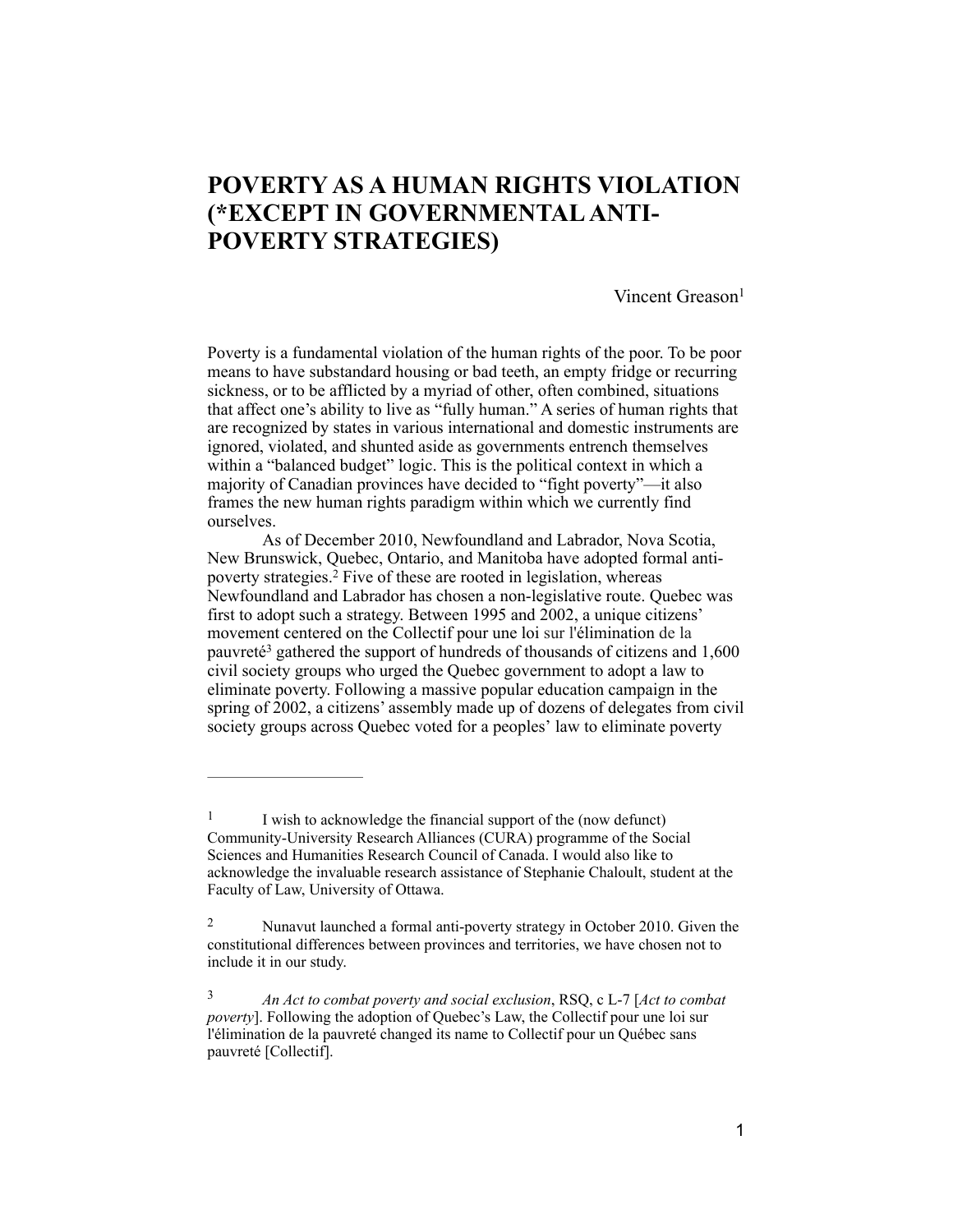and several months later,  $215,316$  petitions in support of this demand<sup>4</sup> were presented to Quebec's National Assembly.

In December 2002, the *Act to combat poverty*, which contained several of the popular law's recommendations, was unanimously adopted by the National Assembly.<sup>5</sup> Two comprehensive five-year action plans to fight poverty followed in 2004 and 2010.<sup>6</sup>

Other Canadian provinces moved quickly to fight poverty. From east to west, several initiatives emerged. *Reducing Poverty: An Action plan for Newfoundland and Labrador* was tabled in 2006.<sup>7</sup> In Nova Scotia, a private member's bill, adopted by the Provincial Assembly in 2007, obliged the government to form the working group that produced the *Poverty Reduction Strategy* in 2009.<sup>8</sup> Following extensive public consultation, in 2008, New Brunswick released *Overcoming Poverty Together: The New Brunswick* 

<sup>5</sup> *Act to combat poverty*, above note 3. Francois Aubry & Christiane Plamondon, "The Québec Act to Combat Poverty and Social Exclusion: How Does it Tackle the Situation of People with Disabilities?*"* (10 June 2010), online: CCD www.ccdonline.ca [Aubry & Plamondon]. In the foreword to Aubry & Plamondon's article, Lucie Dumais and Yves Vaillancourt make the following statement: "... [t]he fact that this law had been democratically co-constructed before its adoption, both in civil and political societies, has allowed it to acquire greater institutional strength and durability than if it had been the work of a single political party and had not been strongly rooted in civil society" (at 2). Therefore, he takes sides on an issue that has profoundly divided Quebec's anti-poverty movement: Was the *Act to combat poverty* co-constructed? Or was it the Quebec Government's calculated political response to a politically opportunistic issue? The fact that the Collectif unabashedly welcomed the passage of the *Act to combat poverty* certainly painted it into a proverbial corner and limited its role as a critical intervener in the ongoing debates concerning the implementation of the Law.

 Government of Quebec*, Reconciling Freedom and Social Justice: A* <sup>6</sup> *Challenge for the Future (2004-2010)* (April 2004), online: MESS www.mess.gouv.qc.ca; Government of Quebec*, Combating Poverty and Social Exclusion: A Priority for Québec (2010-2014)* (June 2010), online: MESS [www.mess.gouv.qc.ca](http://www.mess.gouv.qc.ca) [Quebec*, Combating Poverty*].

 Government of Newfoundland and Labrador, *Reducing Poverty: An Action* <sup>7</sup> *plan for Newfoundland and Labrador* (June 2006), online: NL www.gov.nl.ca.

 Government of Nova Scotia, *Poverty Reduction Strategy* (April 2009), 8 online: Nova Scotia Canada [http://novascotia.ca.](http://novascotia.ca/)

That is in support of the principle of a law to eliminate poverty, not 4 specifically in support of the content of the popular law. The "popular law" was redacted by progressive jurists and reflected the content that the Collectif would have liked to see in a "law to eliminate poverty."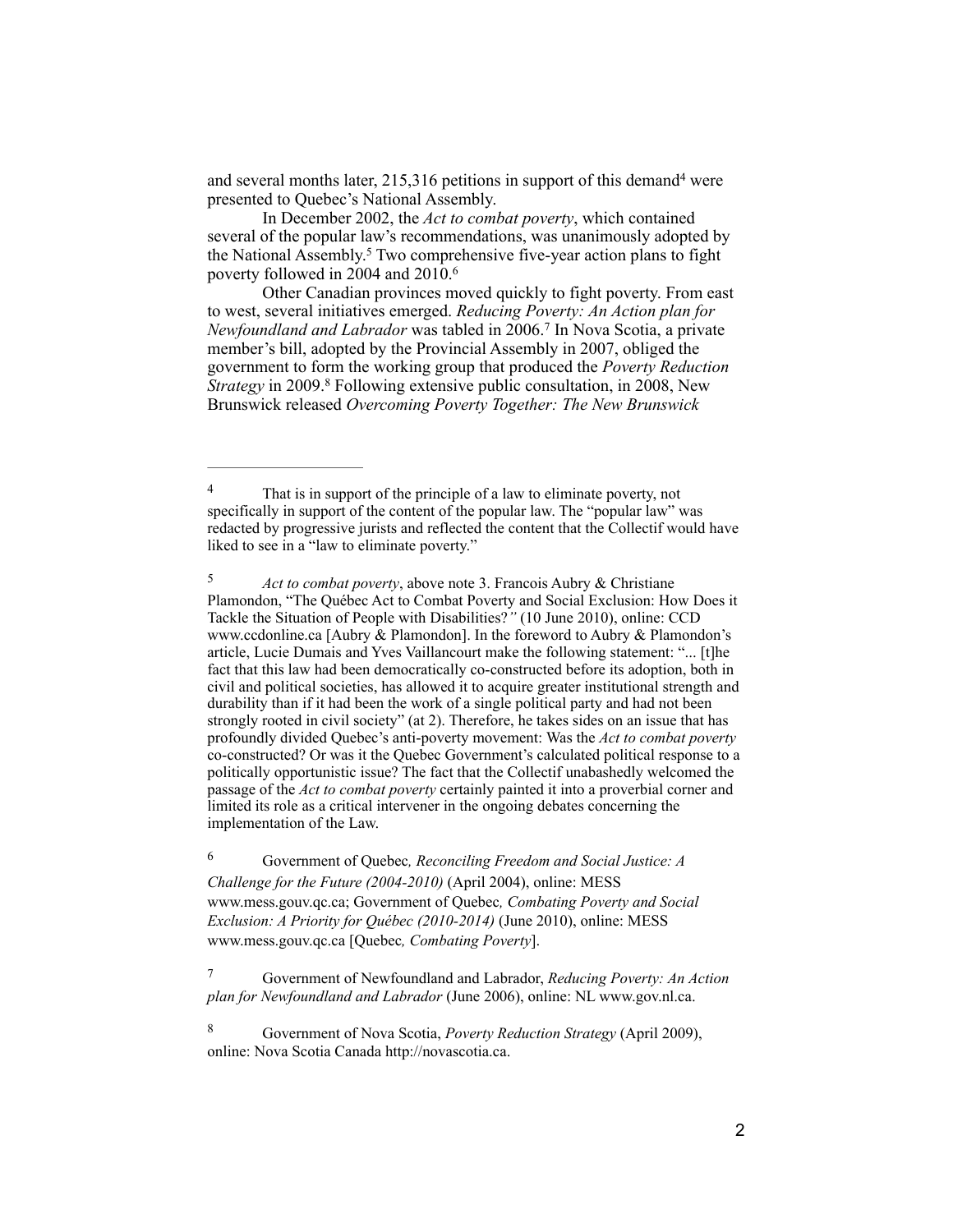*Economic and Social Inclusion Plan<sup>9</sup>* and subsequently adopted the *Economic* and Social Inclusion Act in 2010.<sup>10</sup> In 2008, Ontario released *Breaking the Cycle: A Poverty Reduction Strategy*,<sup>11</sup> followed by the *Poverty Reduction Act* (2009).<sup>12</sup> Finally, Manitoba joined other provinces with *All aboard: Poverty Reduction Strategy"* in 2009,<sup>13</sup> followed by the *Poverty Reduction Strategy*  $Act$ , <sup>14</sup> which became law in June 2011. Each of these strategies emerged within the same six or seven year period during which the provinces were adjusting to the Canada Social Transfer (2004), a new Federal funding formula which dramatically altered the delivery of social programs in Canada.<sup>15</sup> The first decade of the new millennium was also a period when the neoliberal ascendancy asserted itself on all levels of Canadian government.

Whereas "les trente glorieuses"<sup>16</sup> had given rise to the Keynesian welfare state, with various legislative efforts to redistribute wealth within Canada, the present series of provincial anti-poverty initiatives arrived in a period of the dismantling of the social state. Provincial anti-poverty strategies have emerged during a period of neoliberal consolidation—more precisely, they have materialized just as the State is limiting, if not eliminating, its direct role in social program and service delivery. The changed nature of State intervention in the social sphere, coupled with reduced taxation and the offloading of State responsibilities to new social partners (philanthropic,

Government of New Brunswick, *Overcoming Poverty Together: The New* <sup>9</sup> *Brunswick Economic and Social Inclusion Plan* (2008), online: GNB www2.gnb.ca.

<sup>&</sup>lt;sup>10</sup> *Economic and Social Inclusion Act*, SNB 2010, c E-1.105.

Government of Ontario, *Breaking the Cycle: Ontario's Poverty Reduction* <sup>11</sup> *Strategy* (2008), online: Ontario.ca [www.ontario.ca.](http://www.ontario.ca)

<sup>&</sup>lt;sup>12</sup> *Poverty Reduction Act*, 2009, SO 2009, c 10.

Government of Manitoba, *All Aboard: Poverty Reduction Strategy* (2009), 13 online: Manitoba.ca [www.gov.mb.ca](http://www.gov.mb.ca).

<sup>&</sup>lt;sup>14</sup> *The Poverty Reduction Strategy Act*, CCSM c P94.7.

<sup>&</sup>lt;sup>15</sup> Barbara Cameron, "Accounting for Rights and Money in the Canadian Social Union" in M Young et al, eds, *Poverty: Rights, Social Citizenship, and Legal Activism* (Vancouver: UBC Press, 2007) 162.

<sup>&</sup>lt;sup>16</sup> "Les trente glorieuses" refers to a time of sharp economic growth that began in 1945 and continued until 1973 in the majority of OECD countries including Canada.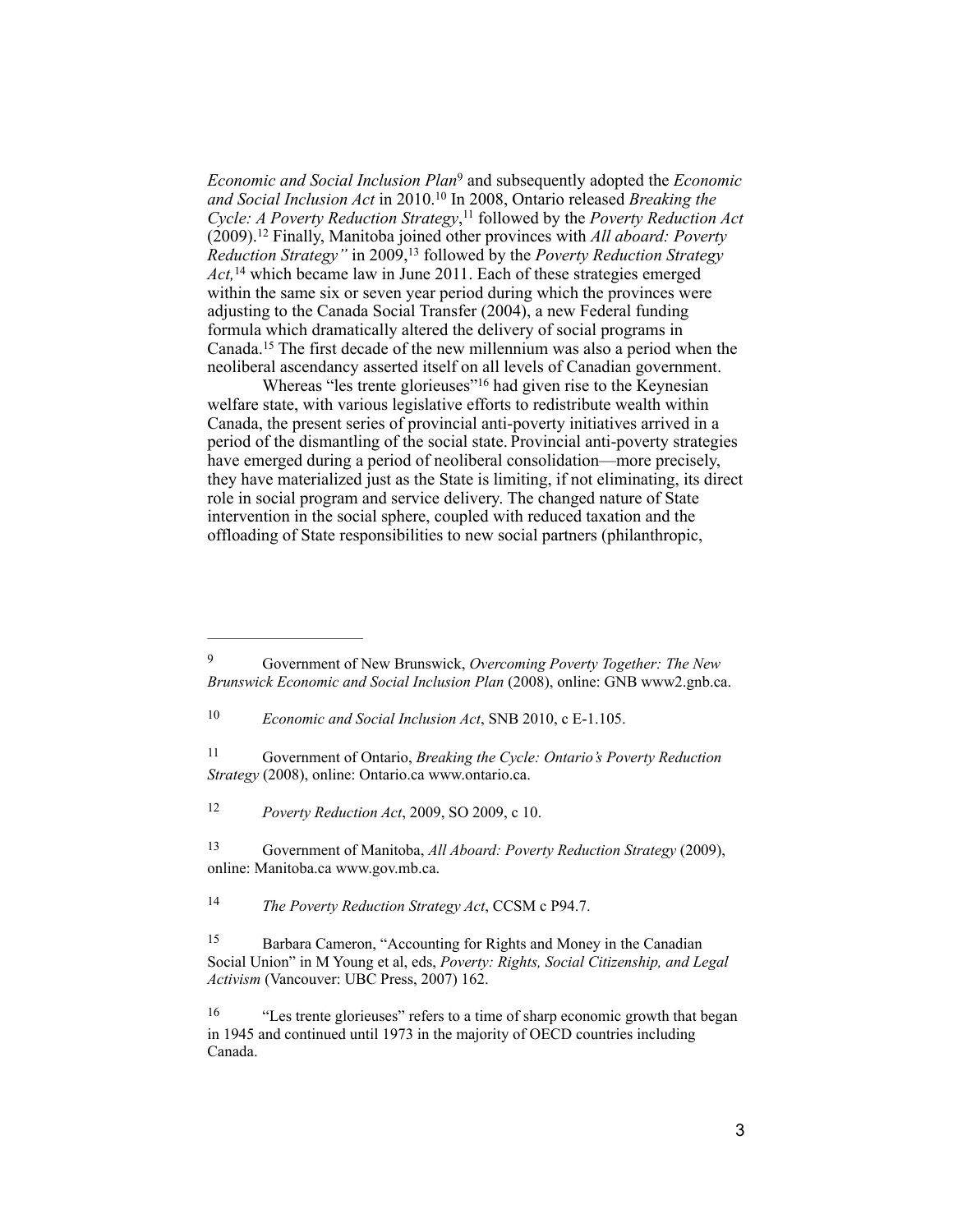private "for-profit," and private "not-for-profit" organizations) has a direct effect on the nature of these programs and strategies.<sup>17</sup>

## **A. Several Threads, One Web**

In this paper, I identify six threads characteristic of Canada's provincial antipoverty initiatives. Four of these, present and identifiable across the different schemes, form a tightly knit web; two others, conspicuous by their absence, fall outside of the neoliberal net.

In the first instance, the State is moving away from direct revenue transfer to the poor as a means for fighting poverty. On the other hand, the desire to measure is omnipresent as provincial anti-poverty initiatives give rise to a new "poverty industry" composed of experts in the definition and measurement of poor people and their behaviour. A third common thread can be summed up in the concept of "responsibilization" with its double connotation: the "de-responsabilization" of government as the principal agent for fighting poverty and the "responsabilization" of new social actors, beginning with the poor themselves. Related to the third, a fourth thread posits that social partners must fight poverty with "synergy"—partnerships of stakeholders must be formed and mobilized so that poverty can be attenuated and the poor can be neutralized as a socio-political threat. 18

Whereas social commentators from the right and left of the spectrum acknowledge increasing social polarization, with the rich becoming more affluent, the middle class shrinking, and the poor becoming more numerous, none of the provincial strategies include measures, fiscal or otherwise, to limit private wealth accumulation. None acknowledge that a reduction in wealth disparity may hold the key to poverty reduction. This is the absent fifth thread.

Vincent Greason, "Québec's Community Movement: A Force for Social 17 Change?" (2010), online: TROVEPO [www.trovepo.org](http://www.trovepo.org) [Greason*,* "Québec's Community Movement"].

Hélène Thomas, *Les vulnérables: La démocratie contre les pauvres* (Paris: 18 Éditions du Croquant, 2010) at 256.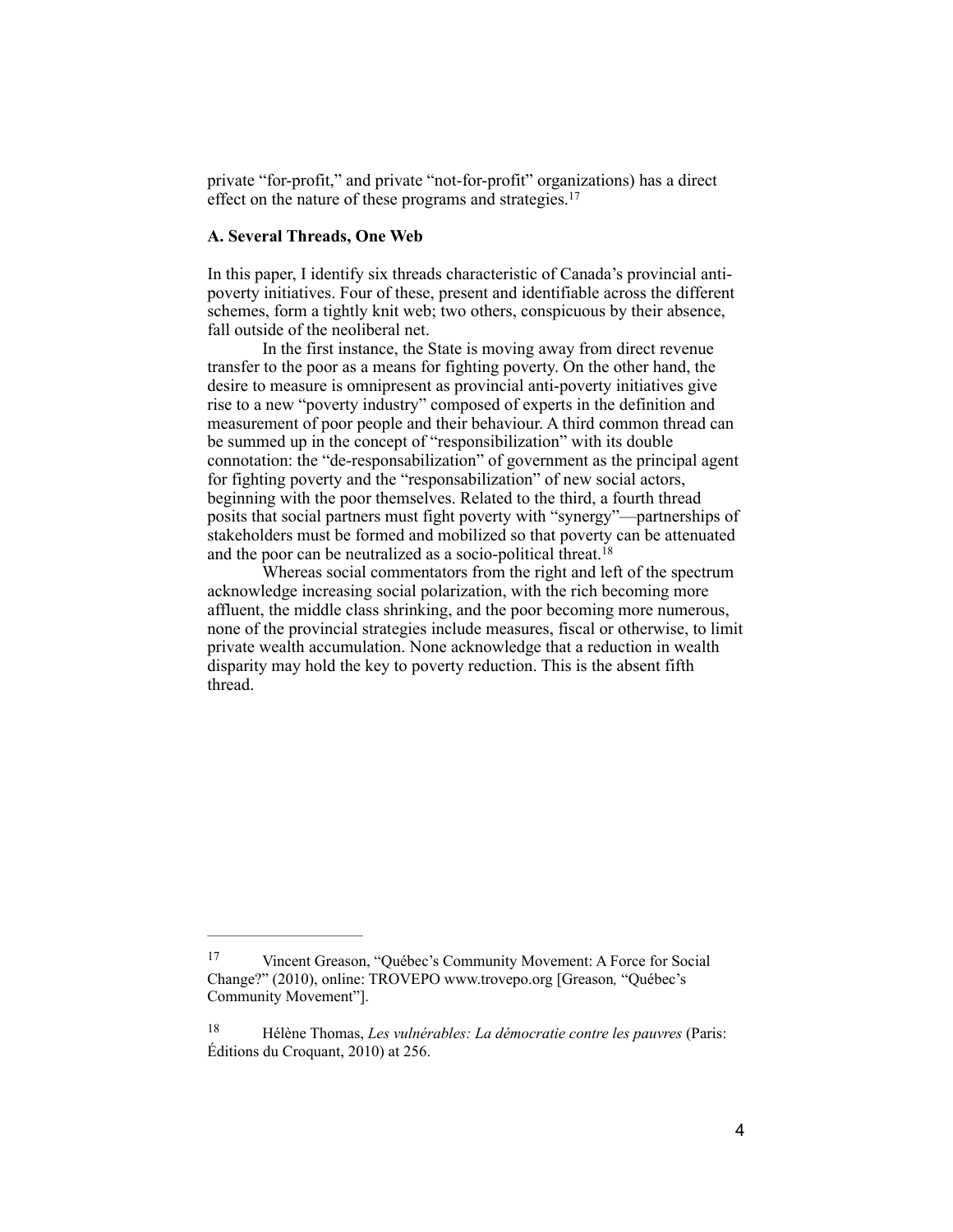Finally, Canada has committed itself to international human rights obligations.<sup>19</sup> Many human rights are directly related to poverty: the right to an adequate standard of living, social protections (pensions, legal aid, workers' compensation, unemployment insurance, etc.), a unionized workforce, adequate housing, food, health care, and free public education. Far from being an occasion for progressively implementing Canada's international human rights commitments, none of the provincial strategies have incorporated a human rights based approach to fighting poverty. Indeed, apart from Quebec, there is not a single reference to human rights in any of the various provincial strategies.

#### **B. Common Threads in a Neoliberal Web**

#### **1) Revenue Transfer to the Poor**

Poverty has long been conceptualized as an economic deprivation. The dictionary defines its first sense as "the state or condition of having little or no money, goods, or means of support; condition of being poor; indigence."<sup>20</sup> For the poor person, poverty is an existential fact: "There is no food in my fridge."; "My children will have to make do without a birthday party."; "I can't make the end of the month payments." Poverty is a lack of revenue, a lack of money.<sup>21</sup> In short, for the poor person, poverty is economic want.

Neoliberals have repackaged the concept. In their view, poverty is more of a social deprivation than an economic one. Aubry highlights the new approach contained in the Quebec *Act to combat poverty*:

The definition of poverty is broad and inclusive, going far beyond the sole economic situation of an individual. It indeed

*Canadian Oxford Dictionary*, 2d ed, *sub verbo* "poverty." <sup>20</sup>

<sup>&</sup>lt;sup>19</sup> International Covenant for Economic, Social and Cultural Rights, 16 December 1966, 993 UNTS 3, Can TS 1976 No 46 (entered into force 3 January 1976, accession by Canada 19 May 1976) [*ICESCR*]. Among the rights guaranteed, article 11 commits the State to ensuring an adequate standard of living for all citizens. In 2006, the UN Committee responsible for ensuring compliance of the Convention criticized every province in Canada for having social welfare programmes which fell far short of the country's human rights obligations (See Committee on Economic, Social and Cultural Rights, *Canada (fourth and fifth periodic reports)*, UNESCOR, 36th Sess, UN Doc E/C.12/CAN/CO/4 & E/C.12/CAN/CO/5 (2006) at para 21, online: OHCHR [www2.ohchr.org](http://www2.ohchr.org/) [ICESCR Committee]). Apart from this Covenant, Canada is signatory to specific treaties enshrining the rights of women, people with disability, and children. Each of these agreements contains rights related to specific aspects of poverty experienced by the targeted community.

 $21$  "It's a little but more complicated than this" as an ACEF member pointed out to me during a session on the North Shore in Quebec: "It is more a question of the imbalance between revenue and expense." He is absolutely right. However, we both believe that poverty is fundamentally an economic issue, which the neoliberals deny.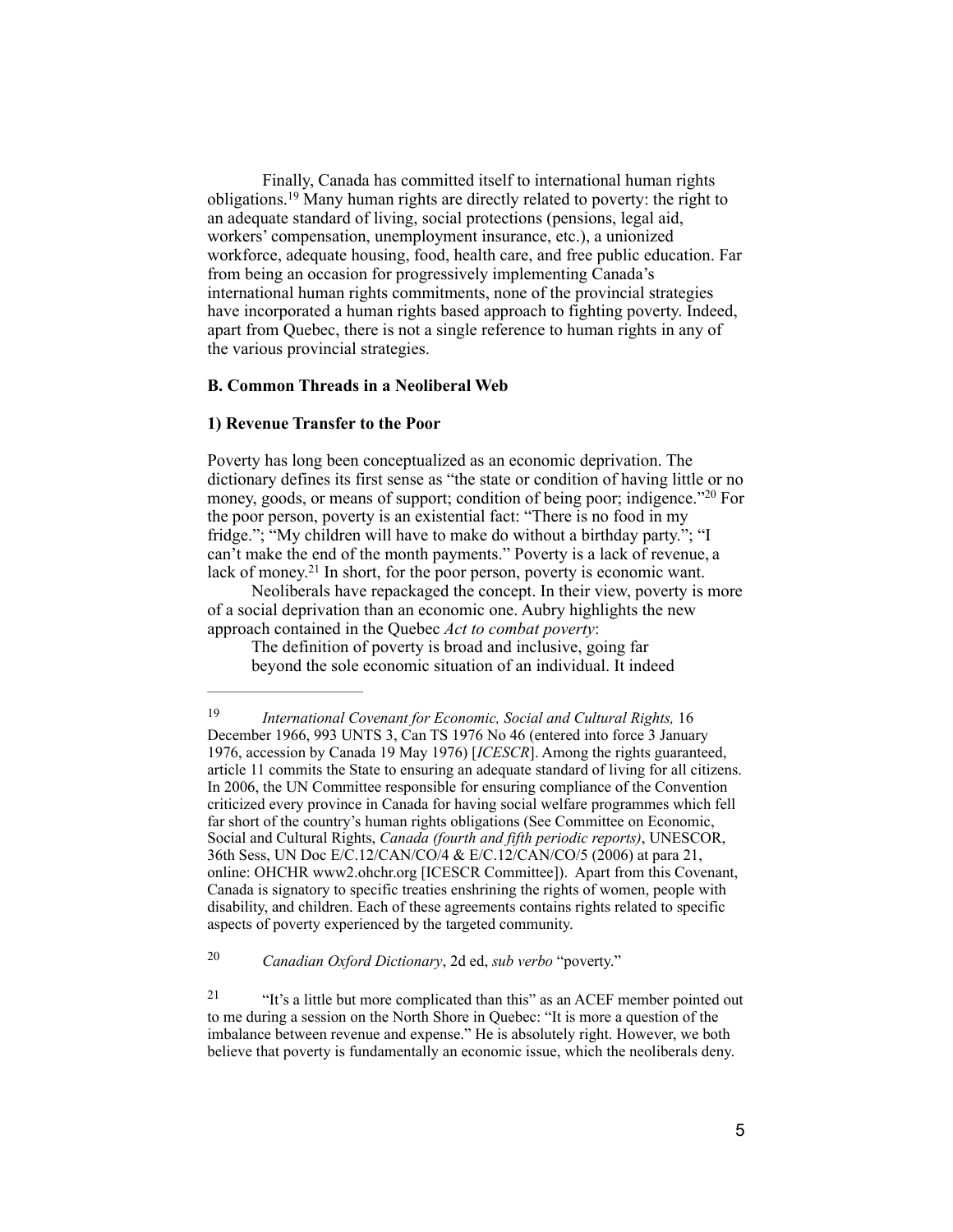states that poverty is "the condition of a human being who is deprived of the resources, means, choices and power necessary to acquire and maintain economic self-sufficiency or to facilitate integration and participation in society."22

As an object of study, poverty is more complex than only its economic dimension. However, it suits neoliberals well to repackage the definition of poverty in such a way as to diminish its economic dimension because they prone a vision of government that limits the public role in wealth redistribution. While apparently still important to redistribute wealth towards the private sector in times of economic crisis,  $2<sup>3</sup>$  the neoliberal State must be very judicious insofar as the distribution is directed towards individuals. It must not be perceived as a vehicle that subsidizes poor people. Consequently, programs such as welfare, injured workers compensation, and seniors' benefits are at best indexed to the cost of living when they are not completely frozen. Unemployment insurance, while a public program (though no longer publically funded), is now inaccessible to more than sixty percent of the workers who pay into it.24

Indeed, most provinces have used their anti-poverty strategy as a pretext for reforming their social welfare programs. Quebec introduced significant welfare reform shortly after the adoption of its *Act to combat poverty*. In its 2010 *Progress Report*, New Brunswick announced the creation of a Social Assistance Reform Committee, which is mandated to "move from a rules-based to an outcome based system.<sup>"25</sup> Newfoundland and Labrador, Ontario, and Manitoba have all announced significant welfare reform. Each of these reforms is strikingly similar. While part of an "anti-poverty strategy,"

<sup>22</sup> Aubry & Plamondon, above note 5 at 4. In the same vein, and to cite only one example, another provincial anti-poverty statute states: "Manitoba recognizes that poverty is not only about money; it is about social exclusion." See Government of Manitoba, *All Aboard: Manitoba's Poverty Reduction Strategy* (11 June 2011) at 2, online: Manitoba.ca www.gov.mb.ca [Manitoba, *All Aboard*].

 $23$  Think of the billions of public dollars made available by governments to support the Canadian automobile and forestry industries during the economic crisis of 2008.

<sup>&</sup>lt;sup>24</sup> See ICESCR Committee, above note 19 at para 22 (observation No 22: "The committee is preoccupied that only 39% of Canadians without work have the right to unemployment benefits in 2001...." In the intervening years, the Harper Government has certainly not reversed this trend).

Government of New Brunswick, *Overcoming Poverty Together: The New* <sup>25</sup> *Brunswick Economic and Social Inclusion Plan* (11 August 2010), online: GNB www2.gnb.ca [New Brunswick, *Overcoming Poverty Together*].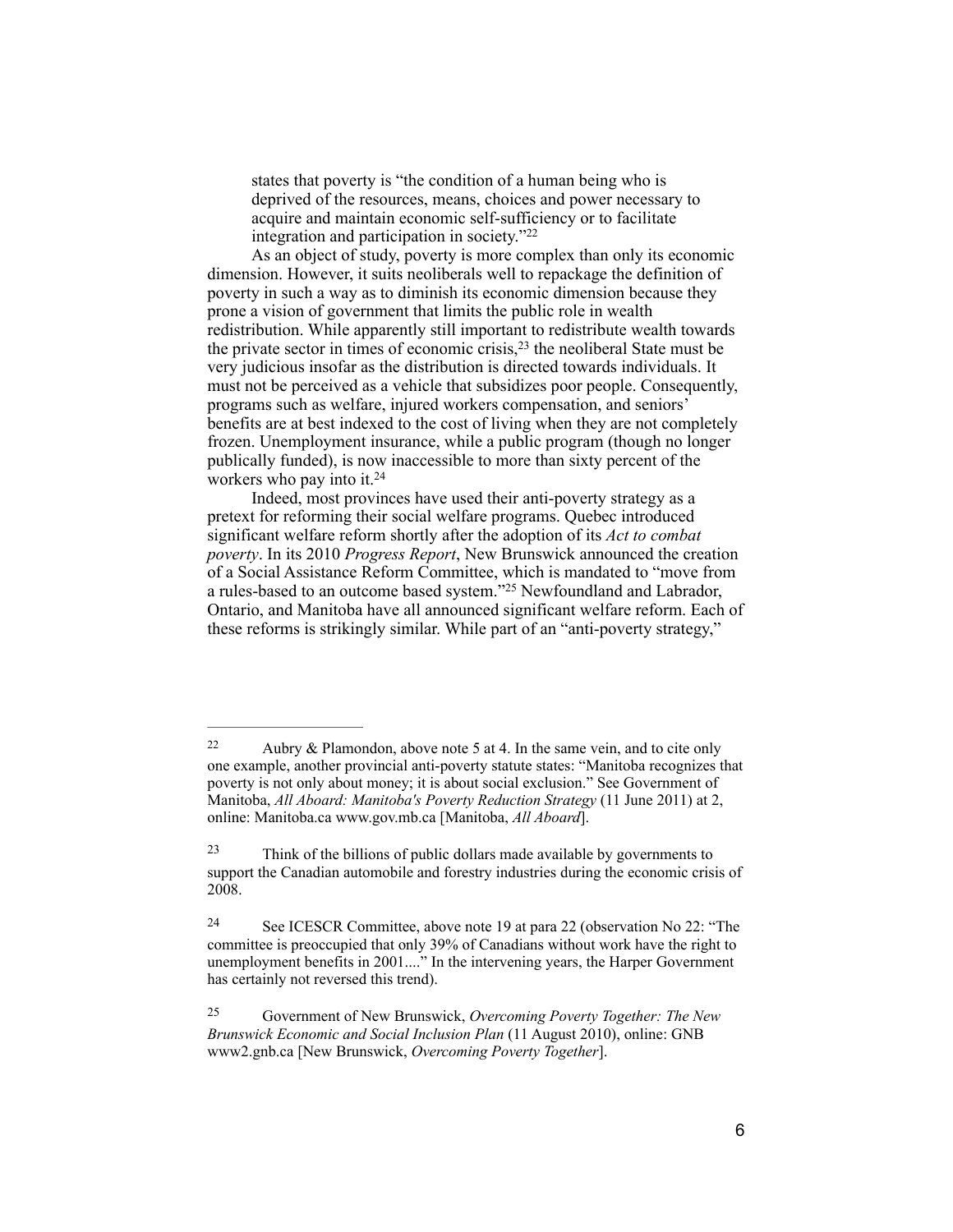they do not significantly increase the benefits paid to the poor.<sup>26</sup> In fact, an evaluation done by the Gatineau's Association for the defence of social rights (ADDS) demonstrates that from 1994 to 2002, the combined effect of a benefit freeze and its non-indexation has actually cost Quebec's welfare recipients the equivalent of one full month of revenue.<sup>27</sup> In real dollars, an employable Quebec welfare recipient is thirty percent poorer in 2011 than he or she was in 1987, a tendency exacerbated—not corrected—by the provincial "anti-poverty" strategy.

In most provinces, the "anti-poverty strategy" makes or reinforces a clear distinction between poor people based on their ability to work.<sup>28</sup> An ideological distinction, these strategies are not so much conceived to lift people out of poverty as they are to get poor people into the paid labour market. They reinforce the distinction between the deserving and undeserving poor, the meritorious and non-meritorious, for which the tipping point is a person's relationship to paid employment. The distinction between the good and bad poor leads to a subtle reworking of the notion of citizenship and the resurrection of the concept of the "social contract." In the words of Quebec's Conseil de la santé et du bien être: "Employable citizens who refuse to work

<sup>&</sup>lt;sup>26</sup> ICESCR Committee, above note 19 at paras 20 and 53 (the Committee on the ICESCR, having noted "with concern that in most provinces and territories, social assistance benefits are lower than a decade ago" and that "welfare levels are often set at less than half the Low Income Cut-Off" urged the "State party to establish social assistance levels which ensure the realization of an adequate standard of living for all"). See also ICESCR Committee, above note 19 at para 11ff (which recalls that the Committee had made similar demands during the periodic reviews of Canada in 1993 and 1998).

ADDS-Gatineau, "Ça suffit! Mémoire présenté à la Commission des affaires 27 sociales à l'occasion de la consultation générale sur le projet de loi nº 57, Loi sur l'aide aux personnes et aux familles" (October 2004) at 9, online : Assemblé Nationale Québec www.assnat.qc.ca.

New Brunswick makes a distinction between Transitional Assistance <sup>28</sup> (employable) and Extended Benefits Program (unemployable); Quebec distinguishes between Social Solidarity (unemployable) and Social Assistance (employable) – Quebec also has a separate youth welfare programme; Ontario Works is reserved for employable poor people; the Ontario Disability Support Program is for those poor that are unable to work.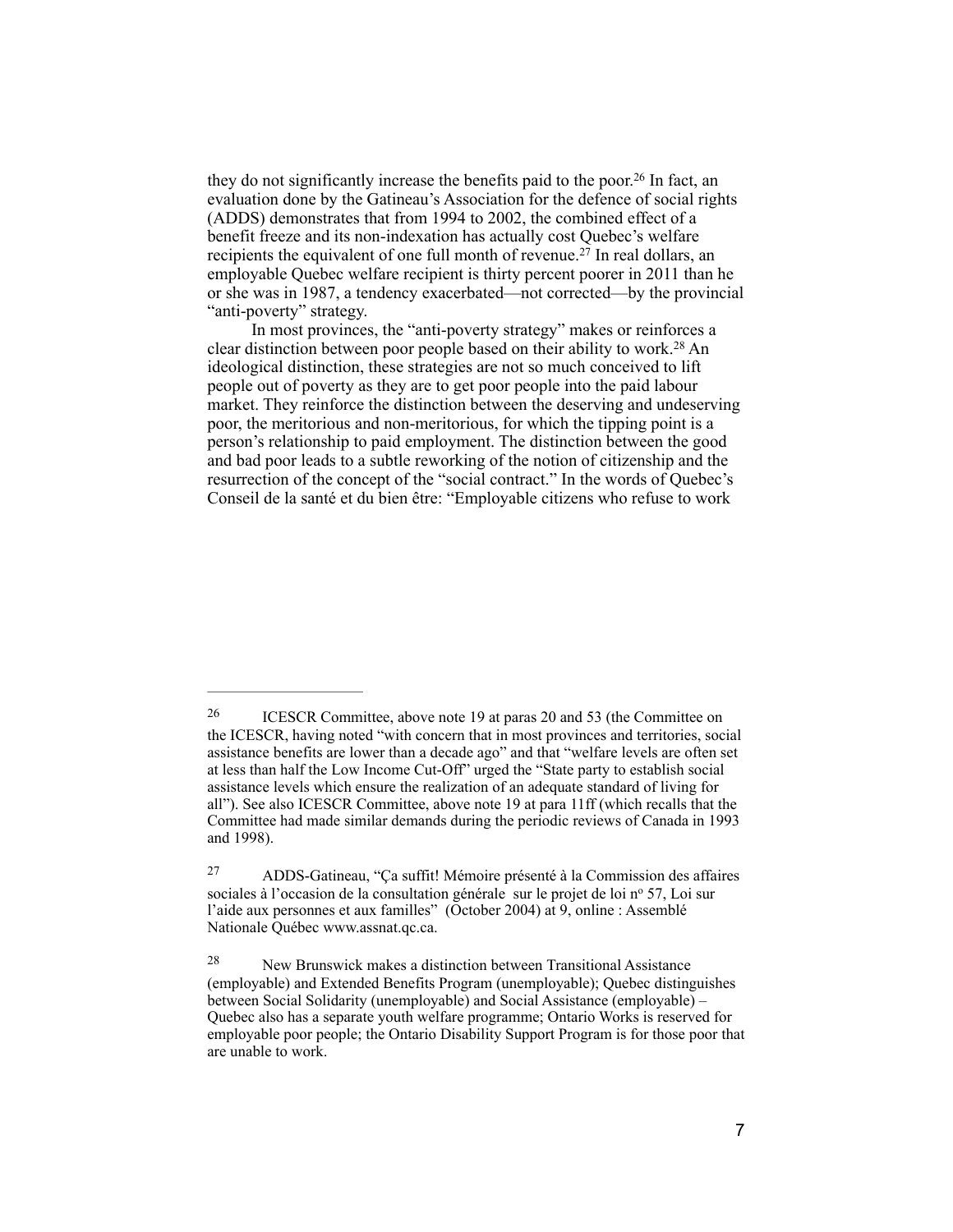break their contract with the broader community"  $29$  Thus, the good citizen becomes the responsible citizen who does everything possible to avoid the "regime of last resort;" by extension, the employable citizen who remains on welfare is a bad citizen. Neoliberal logic holds that by freezing public assistance benefits and making welfare so intolerable that one is prepared to do anything to avoid it, the State actually 'helps' people to become good citizens. The strategy is apparently working according to the government of Quebec:

Another reason for the improved situation in Quebec is the daily determination of individuals who work together to improve their lot and that of their family. By bettering their own living conditions, these men and women, more than anyone else, contribute to crafting a brighter future for our society in its entirety.<sup>30</sup>

In the neoliberal world, good, responsible citizens do all that is in their power to avoid "living off the public trough." They find jobs or prepare themselves for the workplace because it is assumed that paid employment is the best, most efficient way to fight poverty—an idea successively relayed by both the Newfoundland and Quebec Action Plans and which finds its way into the terms of reference of Ontario's Commission for the Review of Social Assistance:

- One of the best ways out of poverty is through a sufficient level of paid employment.<sup>31</sup>
- Considering that employment constitutes the best means for fighting poverty.32

Conseil de la santé et du bien-être, *L'harmonisation des politiques de lutte* <sup>29</sup> *contre l'exclusion,* (1996) at p 55 ("un refus de participation [aux activités d'employabilité], en dépit d'offres raisonnables, constitue *une rupture de la relation qui lie ces individus à leur communauté*" [emphasis added]). This report is cited several times in Francine Lepage & Chantal Martel, "Mémoire sur le document de consultation intitulé : Un parcours vers l'insertion, la formation et l'emploi—La réforme de la sécurité du revenu" (1996) at 27, 30 and 37, online: Conseil du statut de la femme www.csf.gouv.qc.ca.

Quebec*, Combating Poverty,* above note 6 at 9. <sup>30</sup>

Government of Newfoundland and Labrador, *Empowering People, Engaging* <sup>31</sup> *Community, Enabling Success, First Progress Report on the Government of Newfoundland and Labrador's Poverty Reduction Strategy* (December 2009), online: NL [www.gov.nl.ca](http://www.gov.nl.ca) [Newfoundland and Labrador, *Empowering People*].

Quebec*, Combating Poverty,* above note 6 at 25. The government also 32 restates that employment is the best and most lasting method to improve the poor's living situation and combat poverty (at 24).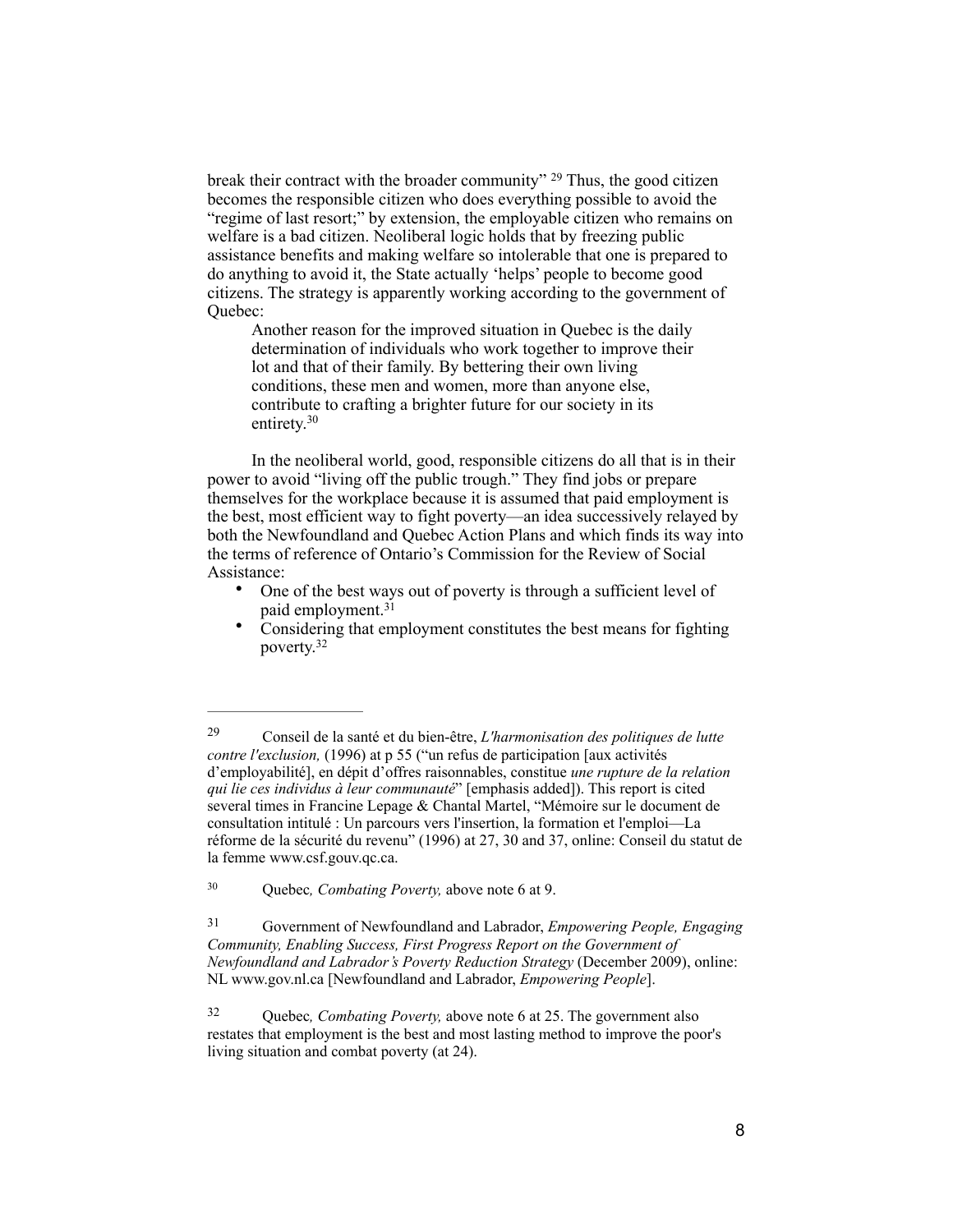The most promising way to improve outcomes for people receiving social assistance is to substantially improve their employment opportunities.33

Government claiming that paid employment is the best way to fight poverty does not necessarily make it a fact. While it is true that the transition to wage labour is a useful tool for removing citizens from provincial welfare rolls (that is, for meeting the targets that will be discussed in the next section), paid employment does not guarantee that a person will leave poverty. In fact, according to *Morris and Gonsalves*, in Canada it is not enough to have a job to keep you out of poverty. Most poor people do work full- or part-time. Poverty level wages are a particular problem for women. Women and youth account for 83% of Canada's minimum wage workers. 37% of lone mothers with paid employment must raise a family on less than \$10 per hour.<sup>34</sup> As the historian Jacques Rouillard recently observed: "Depuis trois décennies, les salariés n'augmentent pas leur pouvoir d'achat, même si, en général, la croissance économique est au rendez-vous … La richesse se crée, mais les travailleurs salariés n'en voient pas la couleur."<sup>35</sup> Evidence supporting Rouillard's contention is everywhere: food banks report serving a dramatically increased number of workers and their families; waiting lists for social housing are growing longer as workers are unable to meet marketdetermined rents; "good" citizens are working two and three jobs to make ends meet. 36

From the late 1980s until the middle of the first decade of the new millennium, and across all jurisdictions, Canadian minimum wage levels were frozen. While it is a fact that across the country, anti-poverty strategies are

http://criaw-icref.ca/WomenAndPoverty# edn21 Consulted on 26-04-13.

Government of Ontario, *Commission for the Review of Social Assistance in* <sup>33</sup> *Ontario, A Discussion Paper: Issues and Ideas* (June 2011), online: MCSS www.socialassistancereview.ca.

Gonsalves, Tahira and Morris, Marika, *Women and Poverty*, Third edition, 34 2010, available at:

<sup>&</sup>lt;sup>35</sup> "For 3 decades, salaries have not increased purchasing power, even though in general, economic growth is at a head… The wealth has been created but workers' salaries aren't seeing the benefit." See Jacques Rouillard, "Les colonnes du temple néolibéral ébranlées" *Le Devoir* (26 March 2011), online: Le Devoir www.ledevoir.com.

Quebec Commission of Human Rights and Youth Rights, *Avis au ministre* <sup>36</sup> *sur le plan d'action en matière de lutte contre la pauvreté* (April 2010) at 3, on line : CDPDJ [http://www.cdpdj.qc.ca](http://www.cdpdj.qc.ca/). The working poor have become so prevalent that they make up one in four workers on the market. Single mothers and immigrants are among the highest demographic amongst the working poor.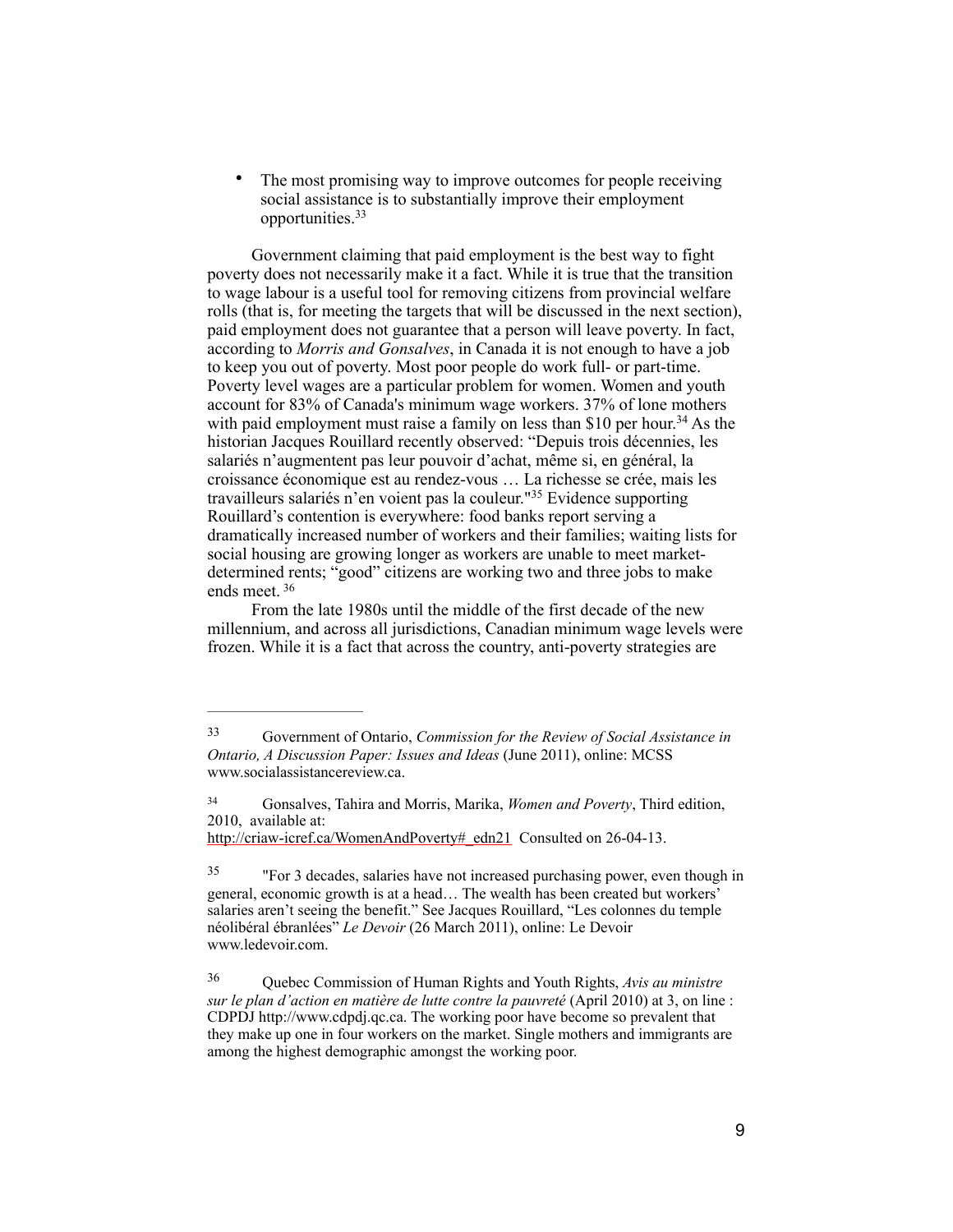credited with increasing minimum wage levels,  $37$  it is equally true that minimum wage workers are falling deeper into poverty with little likelihood of getting out. This of course begs the question: If paid employment is proposed as the solution to poverty, why is it that the "new poor" are workers?<sup>38</sup>

# **2) The Urge to Measure**

Governments have realized that one of the best ways to fight poverty is to define it and then to adopt specific measures addressing the phenomenon, thus defined. To help them in this endeavour, an entirely new industry of poverty measurement has developed, which goes far beyond traditional university research.<sup>39</sup> The push for measuring poverty is not just domestically generated. Different international bodies, including the UN Committee on Economic, Social and Cultural Rights, criticize Canada for not having an official poverty line. In its 2006 Concluding Observations, "[t]he Committee reiterates its recommendation that the State party establish an official poverty line."<sup>40</sup>

Spurred by different provincial strategies, poverty has become a hot research topic. Both within the academy and within public services inspired by the new public management model, "indicators" are being developed to follow more precisely the evolution of the object of study and public policy is being fashioned by social modeling.<sup>41</sup> The use of measurement and indicators

 This is a "new poverty industry," which distinguishes itself from the "old 39 poverty industry" rooted in charitable organizations such as the Salvation Army, St. Vincent de Paul, and soup kitchens.

<sup>&</sup>lt;sup>37</sup> The following provinces used their anti-poverty initiative to increase the minimum wage in their jurisdiction. The figure between parentheses represents the 2010 provincial rate: Quebec (\$9.50); Newfoundland and Labrador (\$10); New Brunswick (\$10 - 2011); Manitoba (\$9).

Sylvain Lefèvre, Gérard Boismenu & Pascale Dufour, *La Pauvreté: Quatre* <sup>38</sup> *modèles sociaux en perspective* (Montréal: Les Presses de l'Université de Montréal, 2011) at 119.

<sup>&</sup>lt;sup>40</sup> ICESCR Committee, above note 19 at para 60. This follows from the 1998 Concluding Observations, which read: "The absence of an official poverty line makes it difficult to hold the federal, provincial and territorial governments accountable with respect to their obligations under the Covenant.". See United Nations Committee on Economic, Social and Cultural Rights, Consideration of Reports Submitted by States Parties Under Articles 16 and 17 of the Covenant: Concluding Observations of the Committee on Economic, Social and Cultural Rights: Canada, UN CESCR, UN Doc E/C12/1/Add 31, (1998) at para 13.

<sup>&</sup>lt;sup>41</sup> Vincent Greason & Lucie Lamarche, "Indicators and Human Rights – Do we really want to go there, and if so, how far?" (2011) at 3 & 4, online: TROVEPO www.trovepo.org [Greason & Lamarche].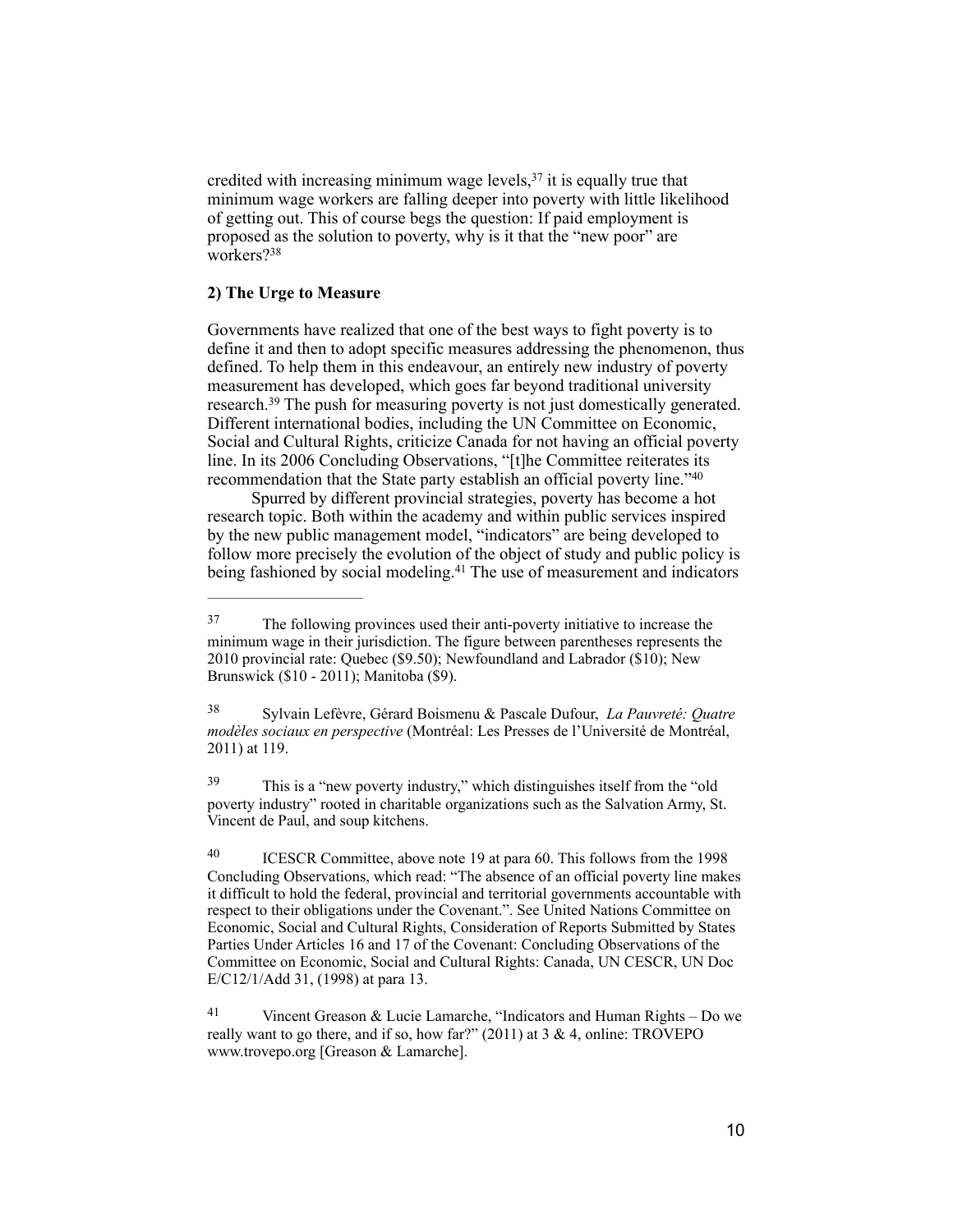gives a scientific veneer to the results-based approach to fighting poverty because these tools are characterized as objective and neutral. They are reputed to be detached, non-emotive tools for policy elaboration. Using such a methodology, the Quebec government is confident that its approach "is founded upon a solid scientific base."42

Every provincial anti-poverty strategy adopts the measurement approach. In New Brunswick, a public "call for tender" was issued in the summer of 2010 with a clear objective: to develop adequate indicators for the measurement of New Brunswick poverty.<sup>43</sup> Manitoba's *Poverty Reduction Act* legislates the measurement of its anti-poverty strategy's progress.<sup>44</sup> In Ontario, the use and type of indicators are also legislated, requiring "indicators to measure the success of the strategy that are linked to the determinants of poverty, including but not limited to income, education, health, housing and the standard of living."45

Quebec *Act to combat poverty* places poverty measurement at the heart of the fight. This legislation commits to "make Quebec, by 2013, one of the industrialized nations having the fewest poor people, *according to*  internationally recognized methods for making comparisons."<sup>46</sup> Itself created by the Quebec Act, the Centre d'étude sur la pauvreté et l'exclusion issued a recent study identifying no fewer than seventy-five different ways of measuring poverty.<sup>47</sup>

While the debate on the 'best' measure for calculating poverty is a subject for another paper, it is important to note that the choice of such a measure is eminently political.  $48 \text{ Since the preferred indicator will be used as}$ a reference point for measuring the success of different government strategies,

New Brunswick, *Overcoming Poverty Together*, above note 25 at 10. <sup>43</sup>

 Manitoba Family Services and Labour, *All Aboard: Manitoba's Poverty* <sup>44</sup> *Reduction and Social Inclusion Strategy* (Summer 2011) at 6, online: Manitoba.ca www.gov.mb.ca.

*Poverty Reduction Act,* above note 12, s 3(3). 45

<sup>48</sup> Greason & Lamarche, above note 42 at 5-7.

Government of Quebec, *Government Action Plan for Solidarity and Social* <sup>42</sup> *Inclusion (2010-2015)* (June 2010), online: MESS www.mess.gouv.qc.ca. The Government Action Plan for Solidarity and Social Inclusion also has a solid scientific foundation thanks to the collaboration of the Centre d'étude sur la pauvreté et l'exclusion (CEPE).

*Act to combat poverty,* above note 3, s 4 [emphasis added]. <sup>46</sup>

Government of Quebec, *Inventaire des indicateurs de pauvreté et* <sup>47</sup> *d'exclusion sociale* (October 2005), online: Institut de la statistique du Québec www.stat.gouv.qc.ca.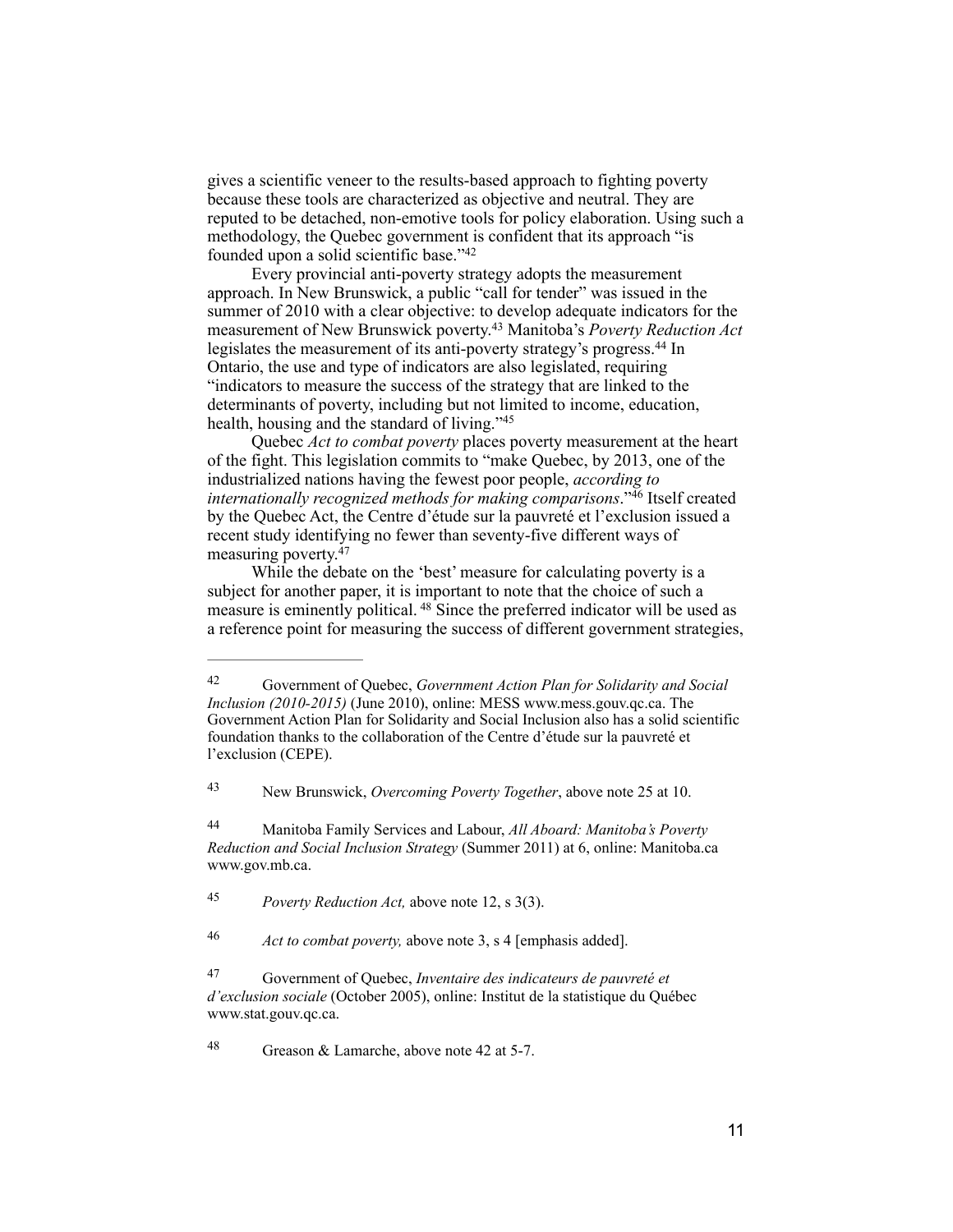it stands to reason that the choice of one indicator over another will have political consequences.

Similarly, it is politically important to maintain control over the definition of the preferred measure and its application. This is such a sensitive issue that several provinces claim that measures developed by the highly respected Statistics Canada ignore or distort regional particularities. To complement their anti-poverty strategies, both Quebec and Newfoundland have chosen to invest time, energy, and resources into developing regional variants of federal data to more accurately measure the progress of their antipoverty initiatives.<sup>49</sup> As mentioned, the call for tender issued by the New Brunswick government is to develop "adequate" indicators for measuring "New Brunswick poverty." Therefore, "New Brunswick poverty" will fight with "child poverty," "seniors' poverty," and "women's poverty" to claim its "poverty space."

Having accurate provincial data is absolutely essential when one of the measurement outcomes by which anti-poverty strategies are to be judged is comparative. Indeed, these strategies are akin to childish competitive arguments about who has won a contest. Rather than being designed to ensure that the beneficiaries of the strategies are those who have been living in poverty, the purpose of the measurement seems to be to allow one government to say to others: "*We* are better than *you*"!

On this front, Quebec has set the bar very high. Its objective is to be, by 2013, amongst the international jurisdictions with the fewest people living in poverty "measured by internationally recognized standards."<sup>50</sup> Not to be outdone, Newfoundland and Labrador promises to move from the poorest province to the least poor one by 2014.<sup>51</sup> For its part, Ontario's strategy reflects that province's "aspiration to be a leading jurisdiction in reducing poverty."<sup>52</sup> Meanwhile, poor Nova Scotia seems handicapped from the start: "[t]he percentage of Nova Scotians living in low-income circumstances is the

See Newfoundland and Labrador, *Empowering People*, above note 49 31 at 30. The Newfoundland and Labrador Statistics Agency has developed the Newfoundland and Labrador Market Basket Measure (NLMBM) based on tax data rather than surveys. With this corrected data, it has created a NLMBM of housing affordability and a gender-specific MBM specific to the province. In Quebec, the Institut de la statistique du Québec, together with the Centre d'étude sur la pauvreté et l'exclusion sociale have adjusted federal data to better reflect the Quebec reality. What one measures understandably determines the outcome measured.

<sup>&</sup>lt;sup>50</sup> *Act to combat poverty*, above note 3, s 4.

Newfoundland and Labrador, *Empowering People*, above note 31 at vii (the 51 goal, repeated in Newfoundland and Labrador is audacious: "*...*to realize the Government of Newfoundland and Labrador's commitment to become the province in Canada with the lowest poverty rate in the Country by 2014").

<sup>&</sup>lt;sup>52</sup> *Poverty Reduction Act*, above note 12, s 2.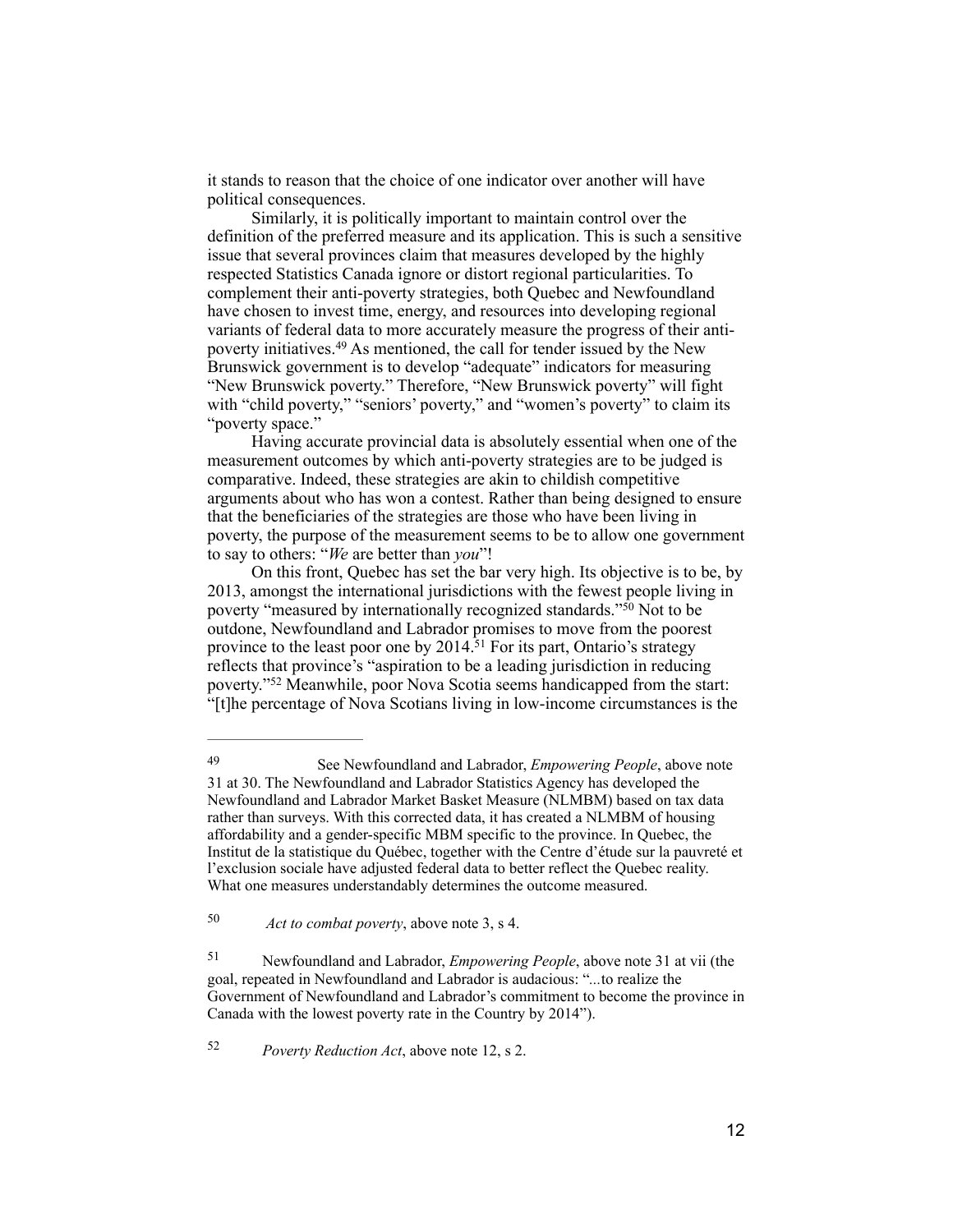lowest it's been in a decade, and lower than the Canadian average...." <sup>53</sup> The race is on.

The urge to measure has dramatically transformed how poverty is conceptualized. Understood as a human rights violation, poverty is grounded in lived reality. Storytelling gives a voice, and from the perspective of the poor person it is seen as a legitimate method to gain knowledge and understanding. Understood as a neoliberal construct, poverty becomes a statistical reality, a phenomenon to be measured and compared. Depending upon the measure chosen, a person is poor or not. Poverty becomes an object to be debated amongst those experts who are producing different methods for measuring it. It becomes a contest to see who has the best and most accurate indicator. The poor become dispossessed of their own reality and their voices are not heard because they are not important. The poor person is the person deemed poor by the choice of indicator; change the indicator and you change the poor person. Poor people are reduced to statistics on a page, part of an aggregate forming a trend.

Further, when poverty policy decisions are based upon "poverty measurement" criteria, another dislocation occurs. As policy becomes directed to meeting State-identified needs, a hierarchy is established: certain needs are deemed more important than others. Limited resources will be targeted to redress the most urgent needs. The fight against poverty thus becomes the fight to meet targets. In reality, it has little to do with moving poor people out of their situation of poverty. To quote the minister responsible for the Newfoundland and Labrador Poverty Reduction Strategy: "I am proud to report that the indicators point to significant improvement in the fight against poverty in our province."<sup>54</sup> If the indicators say it, it must be true.

Such reliance on measurement and indicators makes it all the more difficult to understand the Harper Government's recent decision not to renew the long-form census data collection.<sup>55</sup> As provinces juggle to be able to measure where we are in order to trace and plan to where we want to be, provincial statisticians and planners must be highly frustrated. Except perhaps for Ontario: Munir Sheikh, Canada's former chief statistician and casualty of the Harper government's aforementioned census decision, is now the co-chair of the province's Commission for the Review of Social Assistance. 56

56 See www.mcss.gov.on.ca/.../social assistance review final report.pdf.

Government of Nova Scotia, *Preventing Poverty. Promoting prosperity.* <sup>53</sup> *Poverty Reduction Strategy* (2009), online: Nova Scotia Canada <http://novascotia.ca> [Nova Scotia, *Preventing Poverty*].

<sup>&</sup>lt;sup>54</sup> Newfoundland and Labrador, *Empowering People*, above note 31 at 3.

For more, see "Long-form census cancellation taking toll on StatsCan data : 55 questions raised over how data can be used reliably", *CBC News* (27 October 2012), online: CBC www.cbc.ca.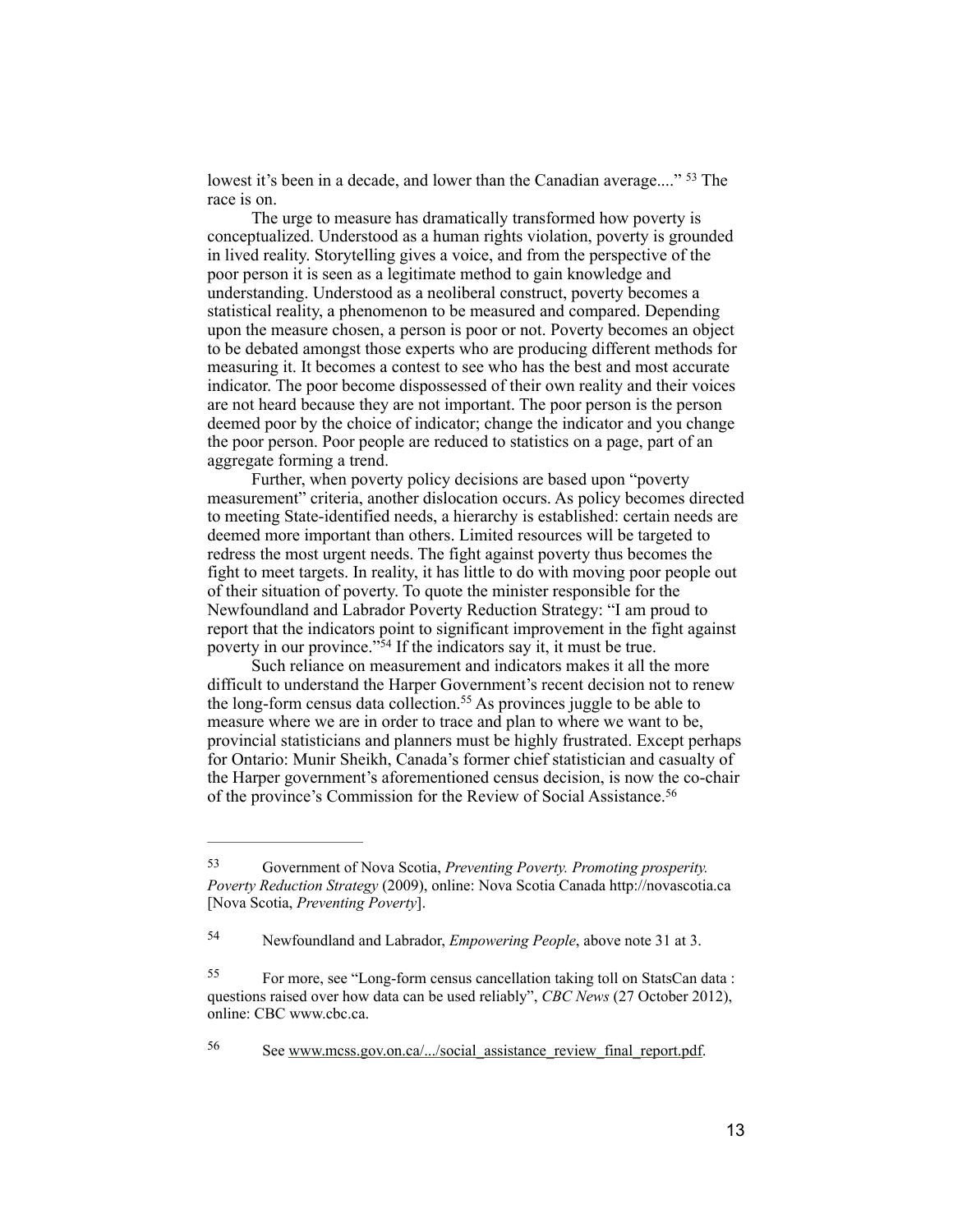To resume the argument developed to this point: The first two threads linking provincial anti-poverty strategies highlight the emerging nature of the neoliberal State's intervention in the fight against poverty. Its prime role is to move poor people off the "public purse" towards paid employment, notably by reducing direct public revenue transfers to an absolute minimum. Its role is also to identify indicators in such a way as to accurately measure the evolution of poverty. One further public role needs to be outlined and that is the State's role in seeking out, convincing, and coordinating those new social actors who must now take up the fight.

## **3) Responsibilisation**

The Preamble of Quebec *Act to combat poverty* states: "Whereas persons living in poverty and social exclusion are the first to act to improve their situation and that of their families and whereas such improvement is linked to the social, cultural and economic development of the entire community... ."57 The *Act* is quite clear: the poor themselves are the principle actors for fighting poverty. This idea is explicitly pursued throughout both Quebec Action Plans.<sup>58</sup> Other provincial strategies also seem grounded in the idea that good, meritorious, responsible citizens are defined as those who do not make demands upon the State. Responsible citizens learn how to wash and dress themselves and get to work on time. They (when "they" are two parents, rather than single parents) learn to juggle two jobs while looking after young children. Most of all, they are kept so busy surviving that they are unable to become socially or politically involved.<sup>59</sup> While it would be inaccurate to claim that neoliberalism holds poor people personally responsible for their poverty, the neoliberal state does hold them responsible for taking "active" measures to escape it.

It is not only the poor themselves who are responsible for fighting poverty. In the words of Manitoba's government: "All aboard!" The neoliberal locomotive is leaving the station and all passengers must be on the train! Among these paying passengers are the United Way, community organizations, schools, municipalities, and charitable foundations.

In recasting poverty as something other than "economic deprivation," neoliberalism evokes a form of social-determinism. Poverty results from poor schooling, parental incompetence, bad neighbourhoods, violence, unstable family situations, alcoholism, *et cetera*. Consequently, the fight against poverty shifts from the economic to the social domain. Understood as social deprivation, it follows that "new" (or at least non-traditional, non-State) actors

*Act to combat poverty*, above note 3, Preamble. <sup>57</sup>

Quebec*, Combating Poverty*, above note 6 at 24. 58

<sup>59</sup> See Greason, "Québec's Community Movement", above note 17 at 17-19 (for a discussion on how the ideology valorizing "paid" over "militant" labour has had an impact on the depoliticizing of Quebec's community movement).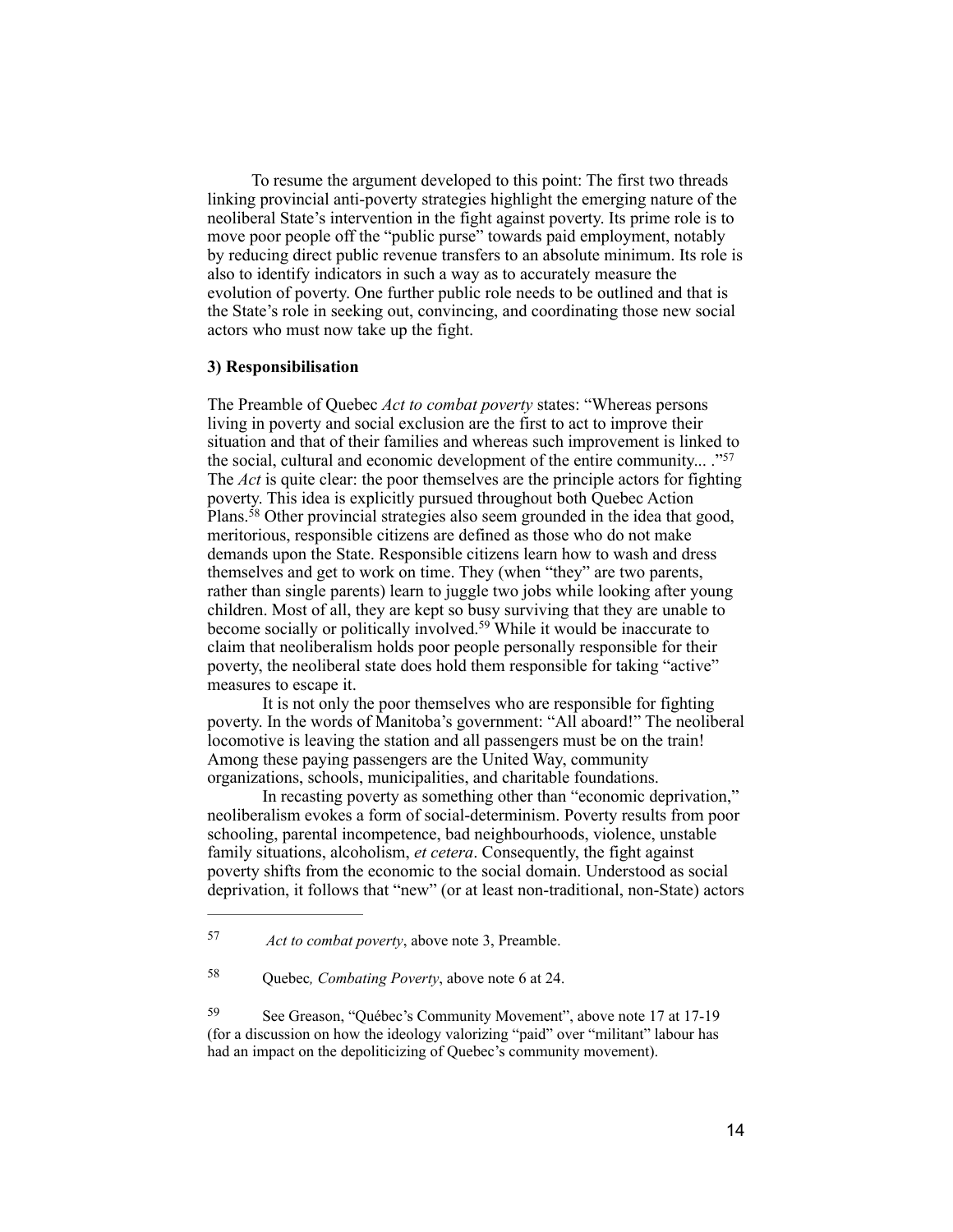must be brought into the anti-poverty "struggle." Schools must become involved because hungry children do not learn well; social agencies and community organizations need to contribute to building the self-esteem of poor people, making them better parents and preparing them to confront the paid employment market; municipalities must become involved because poor neighbourhoods are dangerous, dirty, and bad for business. Wealthy people, their trust funds and companies must contribute (and be recognized for contributing) to the struggle because Canada lags far behind other jurisdictions in its development of a "culture of philanthropy."

Reaching out to the broader community and encouraging it to become actively involved in fighting poverty characterizes every provincial antipoverty initiative. Newfoundland and Labrador "engages community partners."<sup>60</sup> Nova Scotia uses "a community development model to allow opportunity for public involvement in the fight against poverty. We will also continue to encourage businesses to become actively engaged."<sup>61</sup> Non-State partners are so important to the New Brunswick strategy that their significance is found in the very name of the initiative, *Overcoming Poverty Together*. The strategy continues: The fight against poverty is a "... shared responsibility of every citizen."<sup>62</sup> Manitoba's *All aboard* calls for partnerships with "businesses, non-profit organizations, communities and individuals." <sup>63</sup>

Three provinces, New Brunswick, Quebec, and Ontario, have taken the involvement of new actors a step further by "territorializing" their antipoverty strategies and delegating specific responsibilities to municipal or local authorities. New Brunswick's Community Economic and Social Inclusion Networks have been established at the local level and are composed of representatives of people living in poverty, non-profit, business, and government sectors. The province has also developed an "integrated service delivery model" wherein all Government departments and service providers are instructed to find ways to work more collaboratively in the fight against poverty.

Quebec has taken this preoccupation a step further with the integrated territorial approach (ITA). This model includes a territorial integration of both actors (governmental, philanthropic, private for-profit, and not-for-profit) and financial resources (public and private) around common projects "determined by the milieu." The ITA is fundamentally an attempt by the public power to "responsibilize" (with money and mandates) municipalities, regions, and nonstate actors in the fight against poverty.

Newfoundland and Labrador, *Empowering People*, above note 31. 60

Nova Scotia, *Preventing Poverty*, above note 54 at 7. <sup>61</sup>

New Brunswick, *Overcoming Poverty Together: The New Brunswick* <sup>62</sup> *Economic and Social Inclusion Plan* (2009) at 1, online: GNB www2.gnb.ca.

Manitoba, *All Aboard*, above note 22 at 2. 63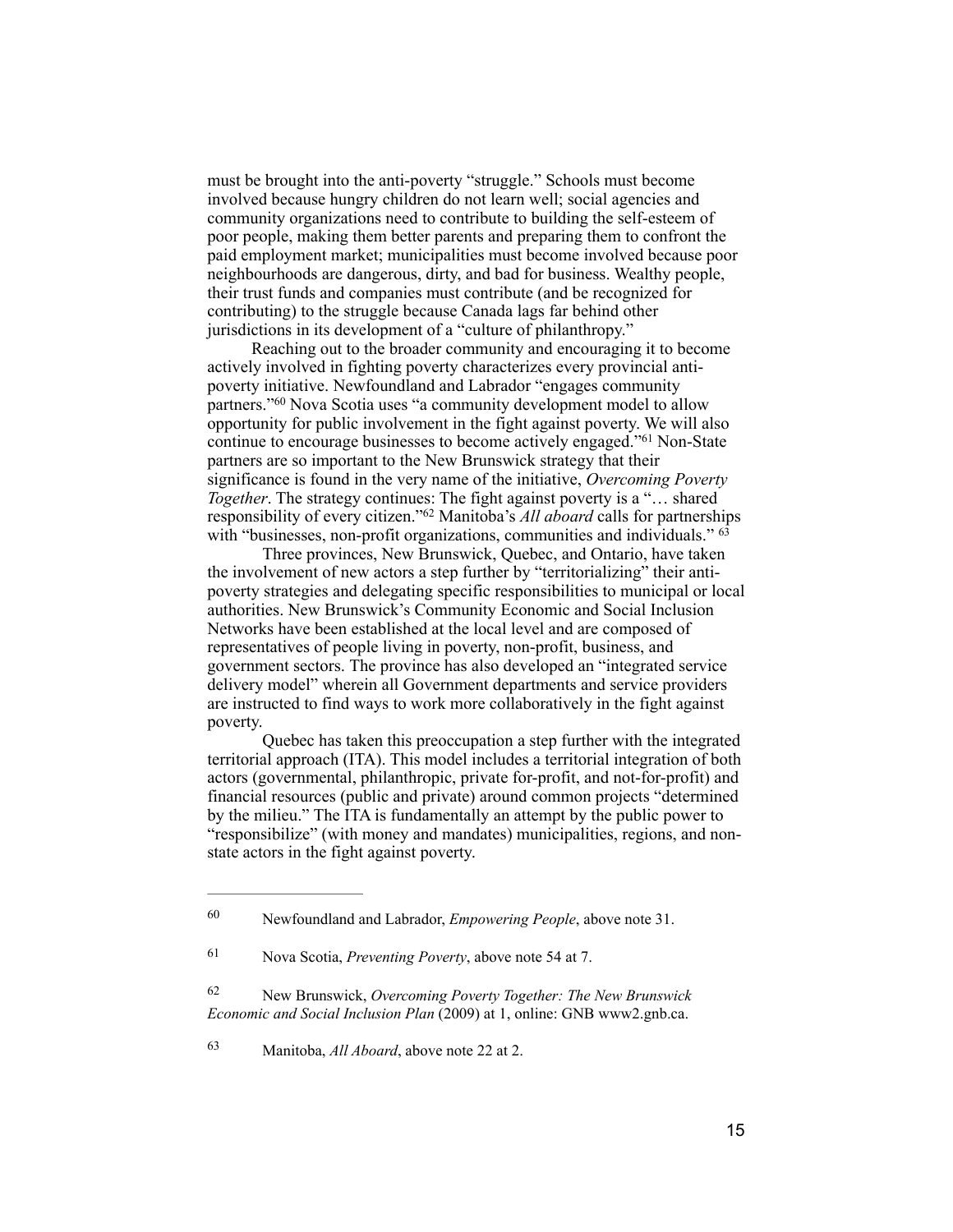Ontario's *Poverty Reduction Act* clearly delineates the role of the third sector, including non-profit and voluntary organizations, as being "integral to a poverty reduction strategy by delivering the programs and services that matter to people, by strengthening communities, and by making a positive contribution to the economy*.*"64

## **4) Use of Philanthropic Organizations**

Several of the provincial anti-poverty strategies reserve a role for philanthropic organizations. Given the historical role that organizations such as the Salvation Army and the St. Vincent de Paul Society have played in the field of poverty appeasement, this should not be surprising. However, neoliberals are putting philanthropy to new use. As the State reorganizes service delivery in the social sphere, fiscal policy encourages Canadians to develop a "culture of philanthropy" similar to the one south of the border. Even as income taxes are cut, taxpayers (both individual and corporate) seek new tax shelters. Not-for profit organizations must become more accountable to real, or potential, donors.<sup>65</sup> Charitable donations increase, private foundations multiply, and the private sector is increasingly called upon to lend its support to fighting poverty.

Within provincial anti-poverty strategies, the role conferred upon the private sector and philanthropic organizations is formalized and institutionalized. In Manitoba, the government contracted the United Way to carry out the public consultation phase of the anti-poverty strategy. In Quebec, private foundations such as the Lucie and André Chagnon Foundation and the Club des petits déjeuners find themselves at the heart of the public antipoverty strategy. Also, the Chagnon Foundation is an active partner in three explicit and legislated Public-Private Partnerships to fight poverty, thereby controlling more than \$500 million in public funds over ten years.<sup>66</sup> The McCain family has actively committed itself to building a series of childcare centres as part of the New Brunswick anti-poverty initiative; in Newfoundland, the province has partnered with the Canadian Tire Foundation for Families Jumpstart program. $67$  Across the country, community

<sup>&</sup>lt;sup>64</sup> Poverty Reduction Act, above note 12, ss 2 and 8.

 $^{65}$  Georges LeBel, "Quand nos lois encouragent la cupidité" (March 2010) 739 *Revue Relations*, online: Centre justice et foi www.cjf.qc.ca.

Fédération autonome de l'enseignement and TROVEPO, *Mieux comprendre* <sup>66</sup> *l'affaiblissement des services publics: Quand les fondations privées ébranlent les fondations de l'édifice social* (August 2009), online: ROCFM www.rocfm.org; "Si nous étions la Fondations Chagnon" (5 February 2010), online: Observatoire Fondation Chagnon. [http://observatoirechagnon.blogspot.ca.](http://observatoirechagnon.blogspot.ca/)

<sup>&</sup>lt;sup>67</sup> Newfoundland and Labrador, *Empowering People*, above note 31 at 6.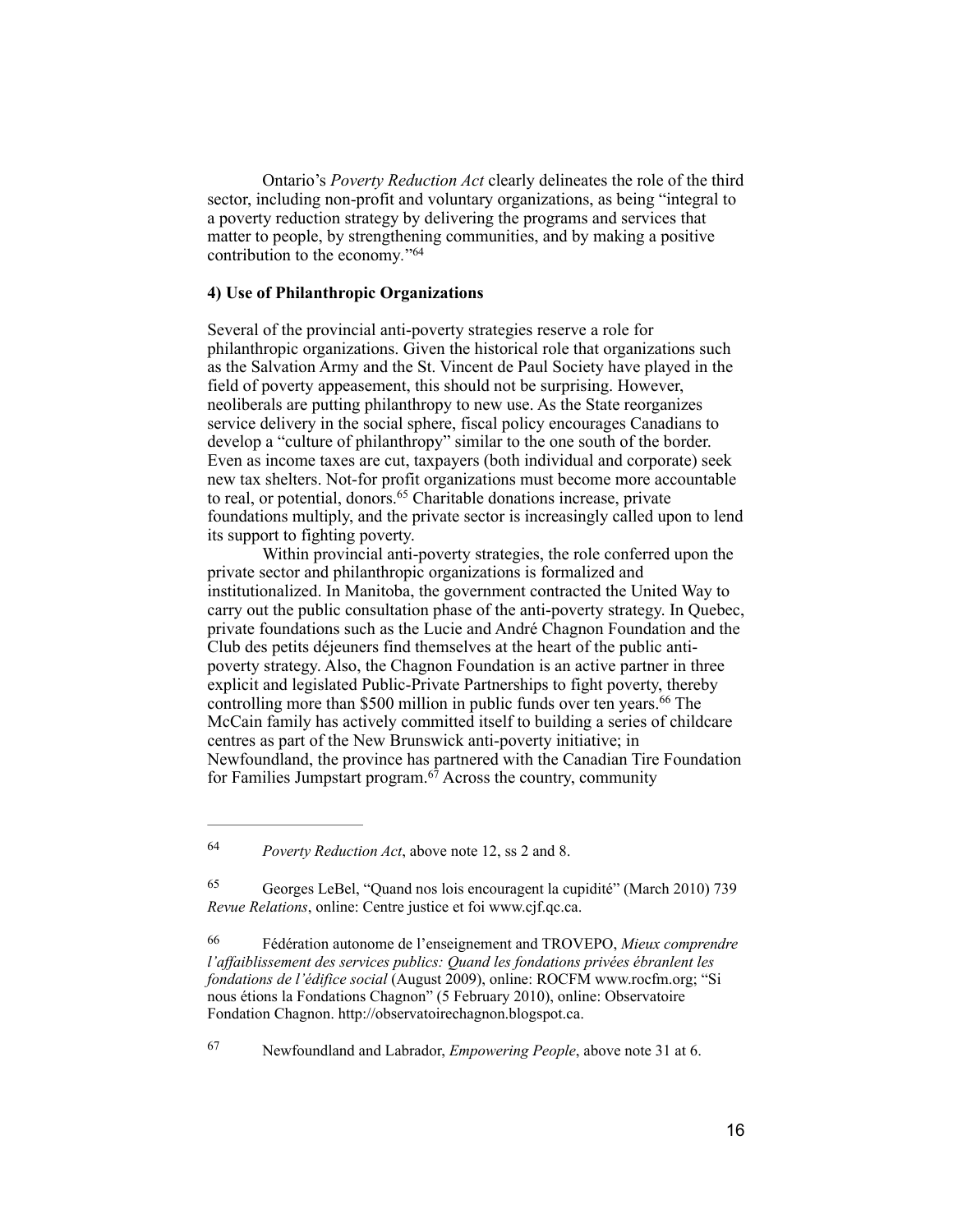foundations, often controlled by the United Way and local partners, are active in funding anti-poverty projects.

This use of philanthropic interests is another form of privatizing the anti-poverty struggle. Philanthropy relies, to a large extent, on excessive private wealth, which has been poorly redistributed. In another époque, one with greater political courage, such excessive wealth would be the object of fiscal redistribution.

## **5) Partnerships: Everyone Now Fights Poverty**

As the neoliberal State reduces its role in direct income support and eliminates universal public services and programs, more people become poorer and economic needs increase. Ironically (or tragically), as public services and programs target "the poorest" (thereby statistically reducing the numbers of those in that category, however it is defined), a whole new form of poverty becomes visible.<sup>68</sup> Schools discover poor kids and realize the urgency of becoming involved in anti-poverty measures—in effect, hungry students do not learn well.<sup>69</sup> Immigrant services become involved, because the onceexisting public support network has been weakened. Poor health is an indicator of poverty, which costs the healthcare system. It is apparently not citizens from wealthy neighbourhoods such as Forest Hill or Westmount who are flooding the overextended public health network, therefore initiatives to address the poor health of poor people become "anti-poverty" initiatives. Municipal authorities have no more control over the incomes of poor people than do private foundations, immigrant services, or the local hospital. Yet, these are precisely the actors to whom the State is turning to implement a series of truly baffling anti-poverty programs and initiatives that are being

 $68$  Collectif pour un Québec sans pauvreté, "Le Crédit pour la solidarité, c'est pour tout le monde!" (2011), online: Collectif pour un Québec sans pauvreté www.pauvrete.qc.ca. It is estimated that fully one third of Quebec's taxpayers will be eligible to receive the brand new "Solidarity" tax credit, vaunted as an anti-poverty measure. In a rich country, thirty-three percent is a scandalously high number of citizens who need an anti-poverty measure.

<sup>&</sup>lt;sup>69</sup> Coincidently, students who do not learn well impact very negatively on school graduation rates and related success scores. Newly available anti-poverty funding potentially offers one way of alleviating certain financial stresses which some local schools may be experiencing.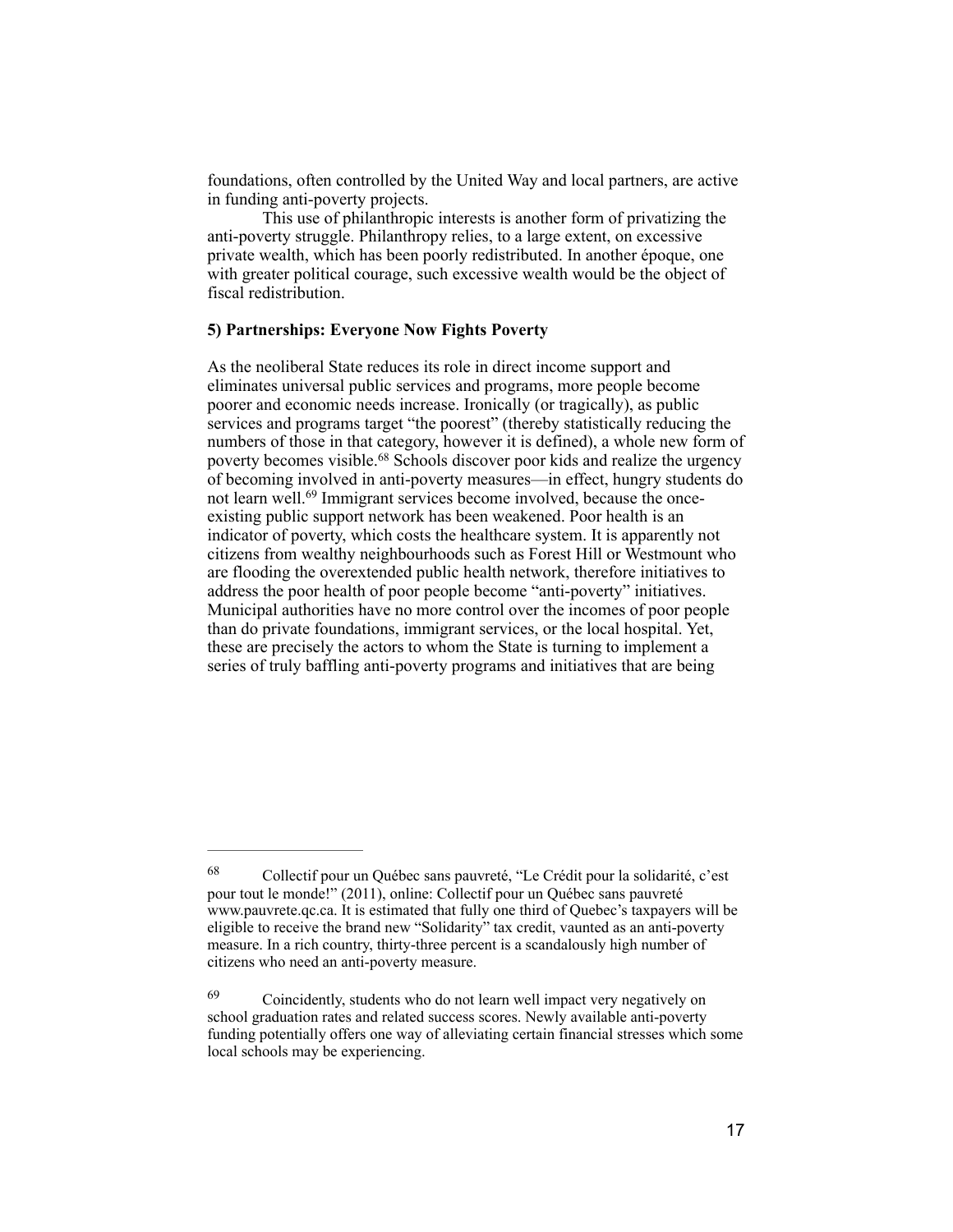heralded as 'success stories' in various provincial Government and civil society reports.<sup>70</sup>

A recent study was conducted analysing Quebec's ITA to fighting poverty.<sup> $71$ </sup> While the anti-poverty model does indeed mobilize local resources and energies, the study concludes that the "anti-poverty" label has become a pretext allowing newly created local elites (school principals, CLSC community organizers, municipal authorities, community organization staffers, employment councillors, representatives from private foundations, and the United Way) to initiate and fund hundreds of projects and measures responding to a variety of needs, but which do very little to reduce poverty understood as the economic deprivation of real people.

## **C. Conclusion: Two Missing Threads**

This article has highlighted several of the common themes that characterize the different provincial anti-poverty initiatives. In conclusion, we wish to highlight two common themes that are absent from these initiatives—themes that, coincidentally, are not to be found in the neoliberal manual of policy directives. Provincial anti-poverty strategies do not address the problem of increasing wealth disparity within their jurisdiction, nor do they adopt a human rights approach to fighting poverty.

#### **1) Clawing From the Bottom, Not Capping the Top**

Following decades during which income disparity within industrial societies was reduced, the neoliberal policies of the past twenty years have reversed the trend and polarized income divisions between the wealthy and the poor. The Canadian Centre for Policy Alternatives,<sup>72</sup> Conference Board of Canada<sup>73</sup> and

Vincent Greason, "Does struggling locally against poverty really produce 70 'inspiring practices'?*"*(2010) at 9 & 10, online: TROVEPO www.trovepo.org ((this is a translation of Vincent Greason, "Lutter localement contre la pauvreté, donne-t-il réellement 'des pratiques inspirantes'?" (2010) 2:4 *Revue vie économique*). In the name of "fighting poverty," dog runs and skate parks have been built in poor neighbourhoods, photo and art exhibits organized, neighbourhood guided tours developed, and community centres and alleyways spruced up.

*Ibid*. 71

 $\frac{72}{2}$  See also Errol Black & Jim Silver, "Fast Facts: We have a floor, now we need a ceiling. Reducing Canada's income inequalities*"* (4 February 2010), online: Centre for Policy Alternatives www.policyalternatives.ca.

Gérard Bérubé, "Les inégalités de revenu progressent plus vite au Canada 73 qu'aux États-Unis" *Le Devoir* (14 September 2011) online: Le Devoir www.ledevoir.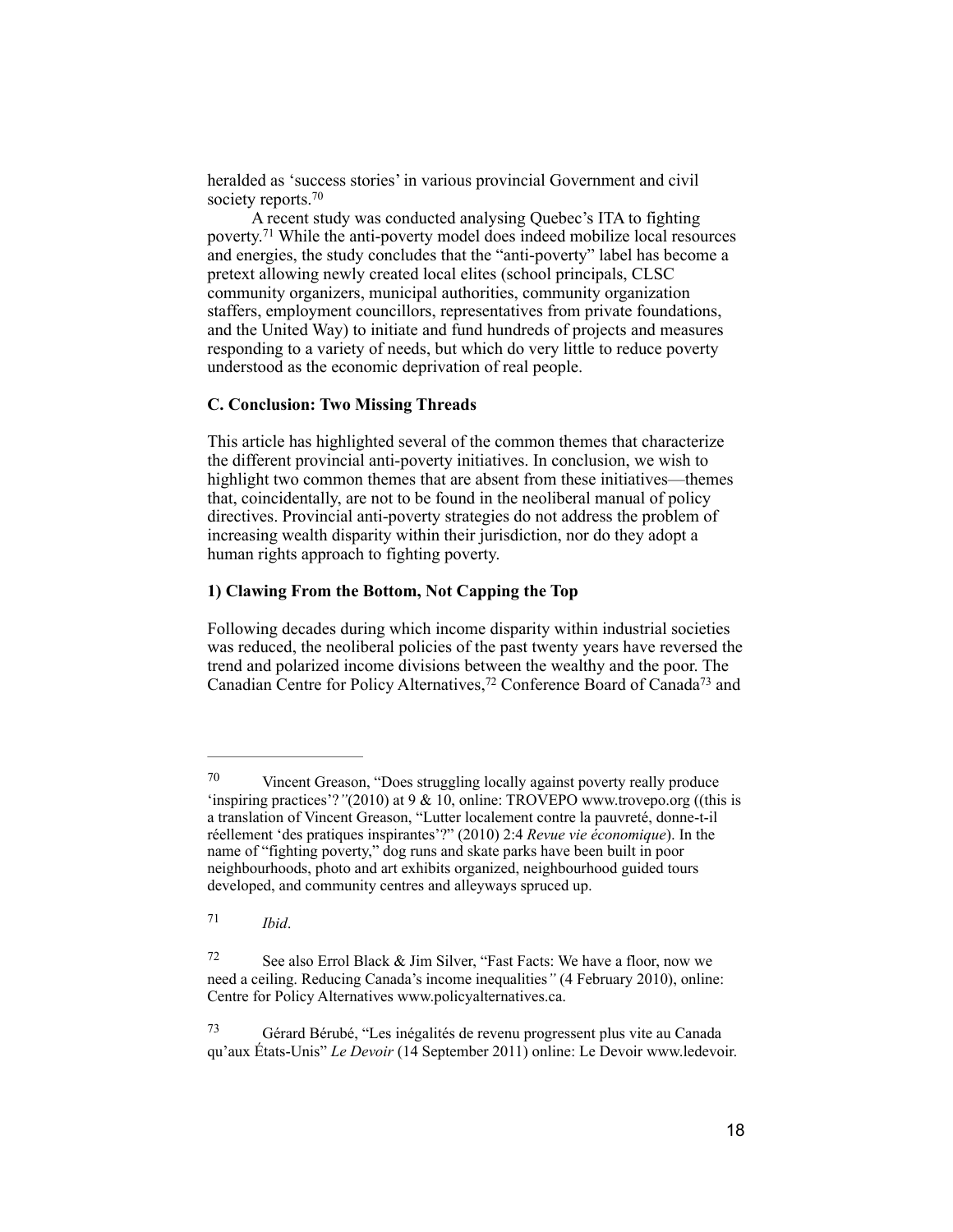Le Monde diplomatique<sup> $74$ </sup> have all documented this tendency both within Canada and the OECD. Obviously the same polarization is occurring between the industrialized world and what used to be called the "developing economies": the rich are becoming richer and the poor, while not necessarily becoming poorer, $75$  are becoming more numerous and more confined to a condition from which they cannot escape.

If the middle class is disappearing, if there are more millionaires than ever before, if working people are using food banks and social housing in historic numbers, if both parents are working not because of gender equality but because of economic necessity, one conclusion seems inevitable: wealth distribution has become a serious problem. In this light, it is truly striking that not one provincial anti-poverty strategy addresses the issue of wealth redistribution, or lack thereof, as a potential solution to the problem. The "economic" dimension of poverty has been so ignored that significant fiscal reform has not been envisaged as part of a solution.<sup>76</sup> No province has suggested a cap on wealth.

# **2) The Idea That "Poverty" Is a Violation of a Person's Human Rights**

We do not believe that poverty is primarily a social phenomenon to be measured and counted. We do not believe that urban renewal solves poverty. Poverty is fundamentally a multi-faceted human rights violation of the person who is poor. In this sense, it is highly significant that Canada is signatory to several international human rights treaties guaranteeing all citizens social and economic rights—that is, the progressive realization of their right to an adequate standard of living, decent housing, adequate nutrition, social

Till Van Treeck, "Grande crise act II: Victoire à la Pyrrhus pour l'économie *<sup>74</sup>* allemande" Le Monde diplomatique" (September 2010), online: Le monde diplomatique www.monde-diplomatique.fr.

As with the UN's Millennium Objectives project, provincial anti-poverty 75 strategies target "the poorest clientele," or those "most at risk." By addressing resources and programs for "the neediest," few resources are directed at those who are "needy but not the neediest." The recent "Solidarity tax credit" introduced in Quebec highlights the result of this targeting: no less than 2.7 million households, representing roughly thirty three percent of the Quebec population, qualify for this anti-poverty measure.

For more, see Revenu Québec, online: Revenu Québec www.revenuquebec.ca. When one third of the population of a wealthy country qualifies for an anti-poverty measure, alarm bells should be ringing.

 $\frac{76}{20}$  See for example: Eve-Lyne Couturier & Bertrand Schepper, "Qui s'enrichit, qui s'appauvrit 1976-2006" (2010), online: IRIS [www.iris-recherche.qc.ca](http://www.iris-recherche.qc.ca). See also, Armine Yalnizyan, "The Rise of Canada's Richest 1%" (2010), online: CCPA [www.policyalternatives.ca](http://www.policyalternatives.ca/). Within civil society, these groups have put forward very interesting proposals for fiscal reform which address the issue of increasing wealth disparities.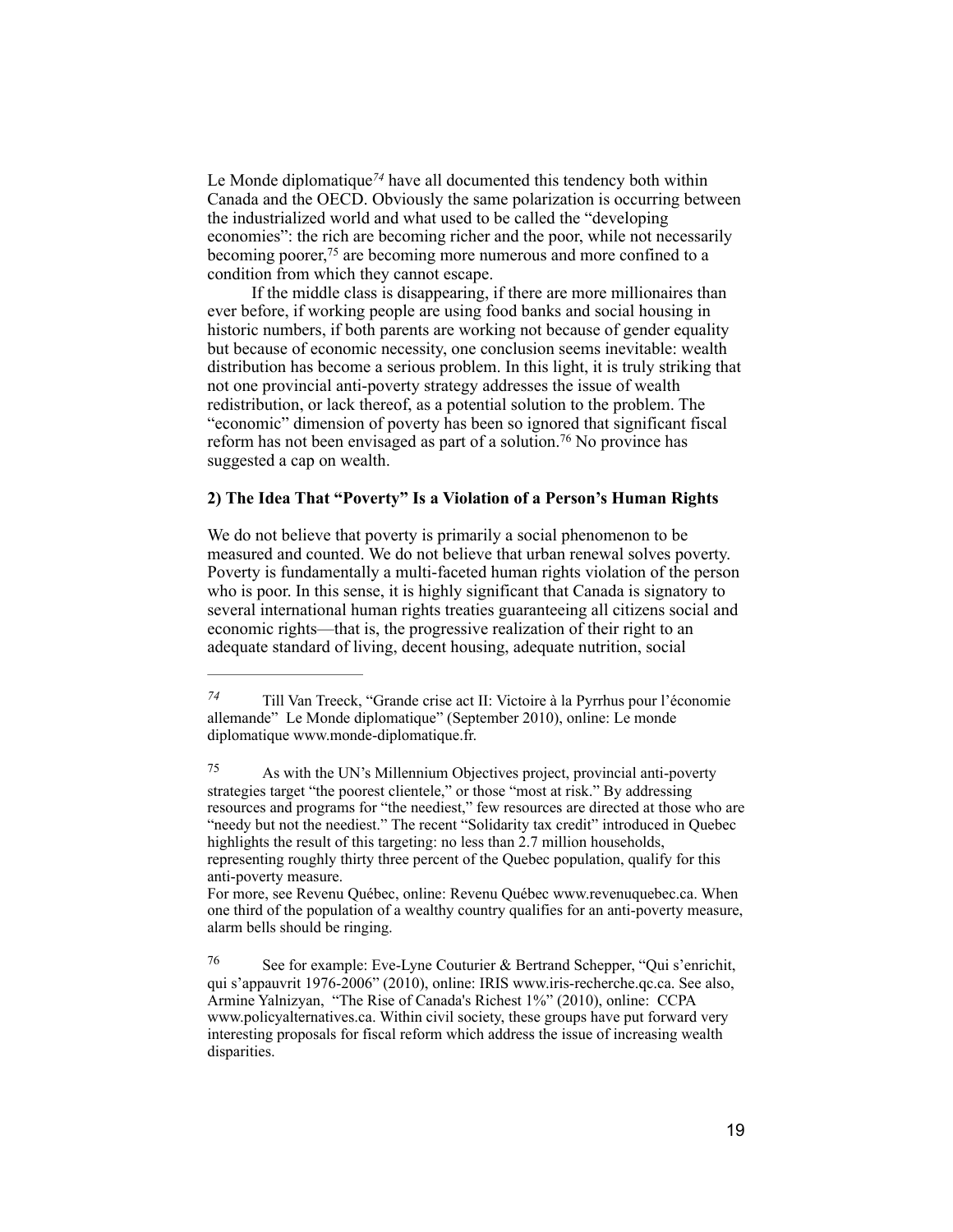programs, and the opportunity to join a trade union. Taken seriously, the full realisation of these rights would eliminate poverty in this country.

Further, sections 7 and 15 of the *Canadian Charter of Rights and Freedoms* enshrine security of the person and equality rights<sup>77</sup>; the *Charter of human rights and freedoms* has a section on social and economic rights, which guarantees, among others, the right to a decent standard of living.<sup>78</sup>

 With the exception of Quebec, not one provincial anti-poverty initiative makes any reference to poverty as a human rights issue. Indeed, only Ontario speaks of the "moral imperative" incumbent upon a rich society to reduce its own poverty.<sup>79</sup> For its part, faced with huge pressure coming from the highly organized human rights movement, Quebec has been forced to recognize its international human rights obligations, which it does most reluctantly in the second action plan.<sup>80</sup>

 The challenge to make the discussion of poverty a human rights issue is one that needs to be taken up by the organized civil society. Civil society organized labour, housing advocates, women's organizations, and anti-poverty

 $^{78}$  RSQ c C-12.

 Government of Ontario, *Breaking the Cycle: Ontario's Poverty Reduction* <sup>79</sup> *Strategy* (2011) at 5, online: Ontario.ca [www.children.gov.on.ca](http://www.children.gov.on.ca).

 Referencing the *ICESCR*, Quebec's second action plan states: "[t]he 80 government recognizes that in an inclusive society such as ours, everyone has the right to live with dignity and with a sufficient standard of living according to international standards ... The Quebec government firmly resolves to continue its action on these fronts because it acknowledges that this action benefits each and every Quebecker, but with a proviso: it must carry out this mission in keeping *with our society's ability to absorb the costs thereof*" (at 6). Two pages later, referencing Article 2 of the Convention, the action plan continues: "[i]n 1976, the Quebec government embraced the International Covenant on Economic, Social, and Cultural Rights, adopted in 1966 by the General Assembly of the United Nations. This Covenant arises from the Universal Declaration of Human Rights. This Action Plan is one of the many ways in which Quebec has pledged to abide by the commitment to progressively provide all citizens with the conditions required for them to live with dignity and with a sufficient standard of living according to international standards, while *respecting our society's ability to absorb the costs thereof*" (at 9) [emphasis added]. Quebec, *Combating Poverty*, above note 6 at 9 and 12 (article 2 of the ICESCR engages governments to consecrate a maximum of available resources to progressively implementing their international human rights obligations. Tax cuts for the rich, as a means of escaping these obligations, does not fall within our reading of Article 2 of the *ICESCR*. Nevertheless, we recognize that the above reference is perhaps the first time that a Canadian provincial or federal government has explicitly recognized its human rights obligations under the ICESCR in a domestic policy statement).

Part I of the Constitution Act, 1982, being Schedule B to the *Canada Act* <sup>77</sup> *1982* (UK), 1982, c11.